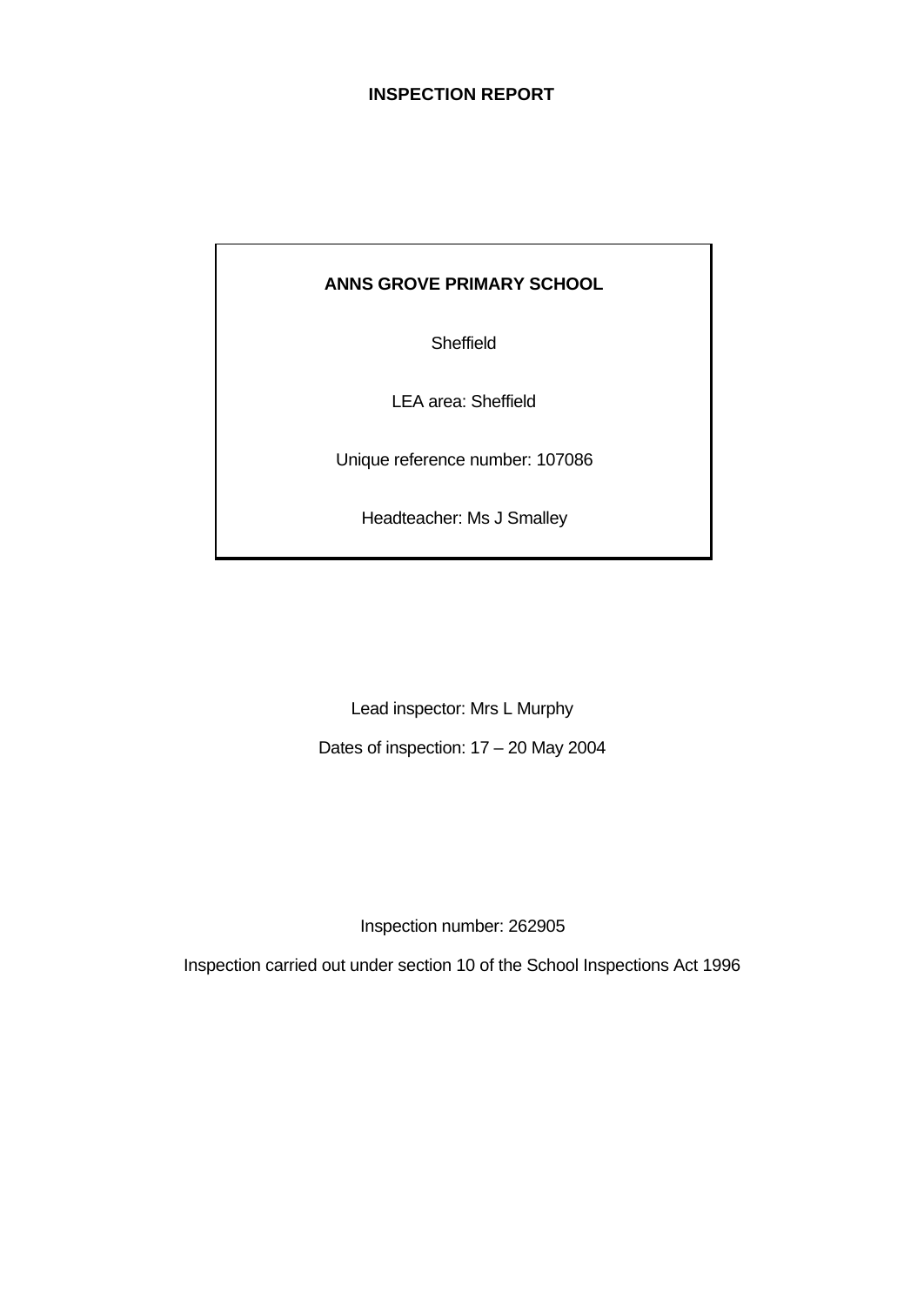© Crown copyright 2004

This report may be reproduced in whole or in part for non-commercial educational purposes, provided that all extracts quoted are reproduced verbatim without adaptation and on condition that the source and date thereof are stated.

Further copies of this report are obtainable from the school. Under the School Inspections Act 1996, the school must provide a copy of this report and/or its summary free of charge to certain categories of people. A charge not exceeding the full cost of reproduction may be made for any other copies supplied.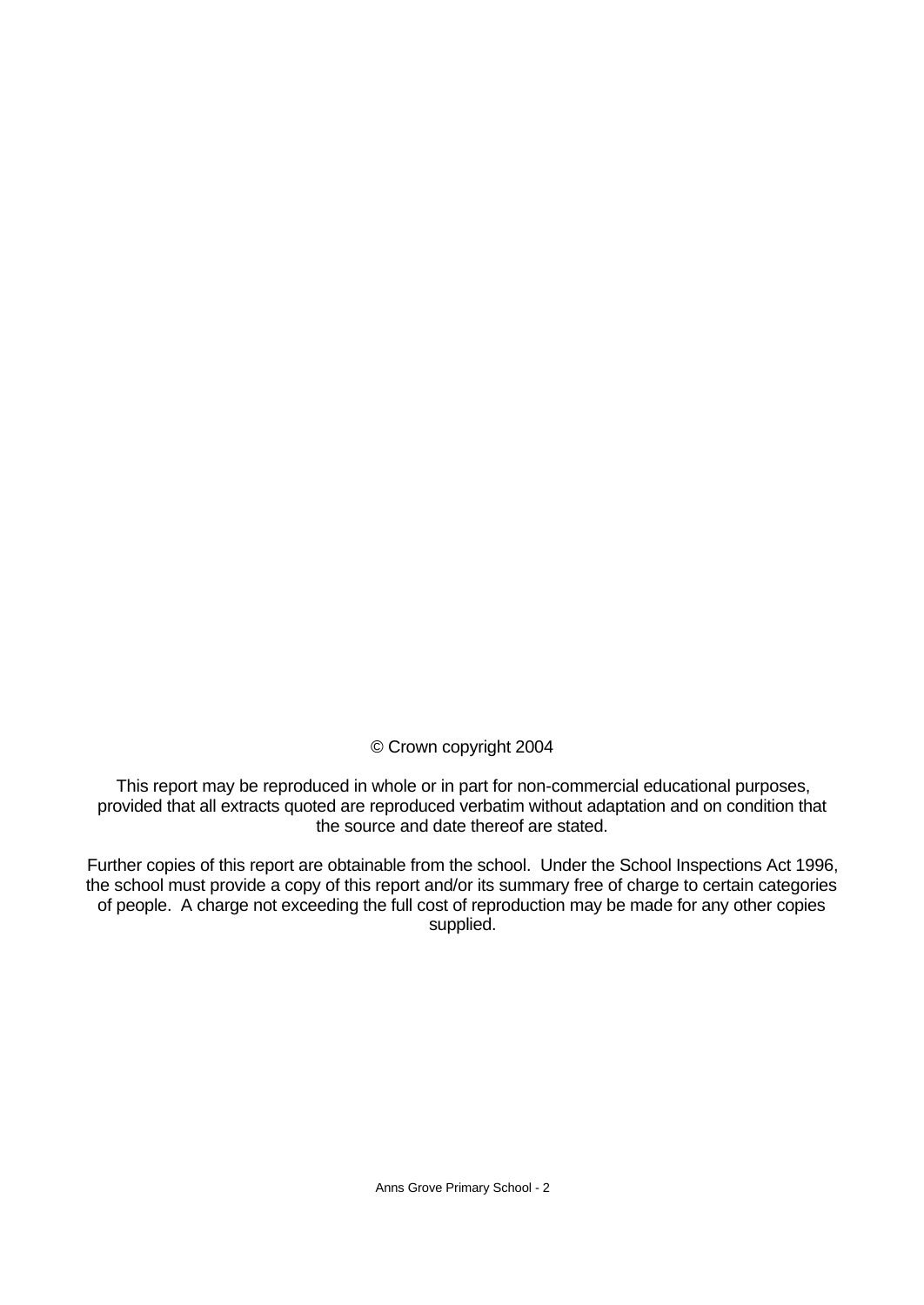# **INFORMATION ABOUT THE SCHOOL**

| Type of school:              | Primary             |
|------------------------------|---------------------|
| School category:             | Community           |
| Age range of pupils:         | $3 - 11$            |
| Gender of pupils:            | Mixed               |
| Number on roll:              | 306                 |
| School address:              | Anns Road<br>Heeley |
| Postcode:                    | Sheffield<br>S2 3DJ |
| Telephone number:            | 0114 2550398        |
| Fax number:                  | 0114 2558798        |
| Appropriate authority:       | The governing body  |
| Date of previous inspection: | 1 – 5 October 2001  |

# **CHARACTERISTICS OF THE SCHOOL**

Anns Grove Primary School is situated near the centre of Sheffield. It draws its pupils from the surrounding area, which is a mixture of rented and local authority built housing. The school is larger than the average primary school. A third of the pupils are entitled to free school meals which is above average. A quarter of the pupils are from ethnic minority backgrounds, the main one represented being Asian or Asian British - Pakistani. A few pupils are refugees or asylum seekers. Very few pupils are in public care. At least one fifth of the pupils in Years 3 to Year 6 have not spent their whole primary school education in this school. Eleven per cent have English as an additional language, which is high compared with the national average; four pupils are not yet fluent English speakers. The proportion of pupils with special educational needs, 25 per cent, is above average; just over one per cent of these pupils have a formal Statement of Special Educational Need. The pupils' special needs include specific and moderate learning, social and emotional needs and speech and communication. The pupils' attainment on entry is well below that typically expected of pupils of their age. Since the last inspection the school has experienced a high level of staff changes including a new headteacher and deputy headteacher; a third of the staff joined the school in the same term as the inspection. The school attained a School Achievement Award in 2000. The school is in the Sharrow Education Action Zone (EAZ) and part of the Excellence in Cities initiative. A new school building is due for completion in 2005.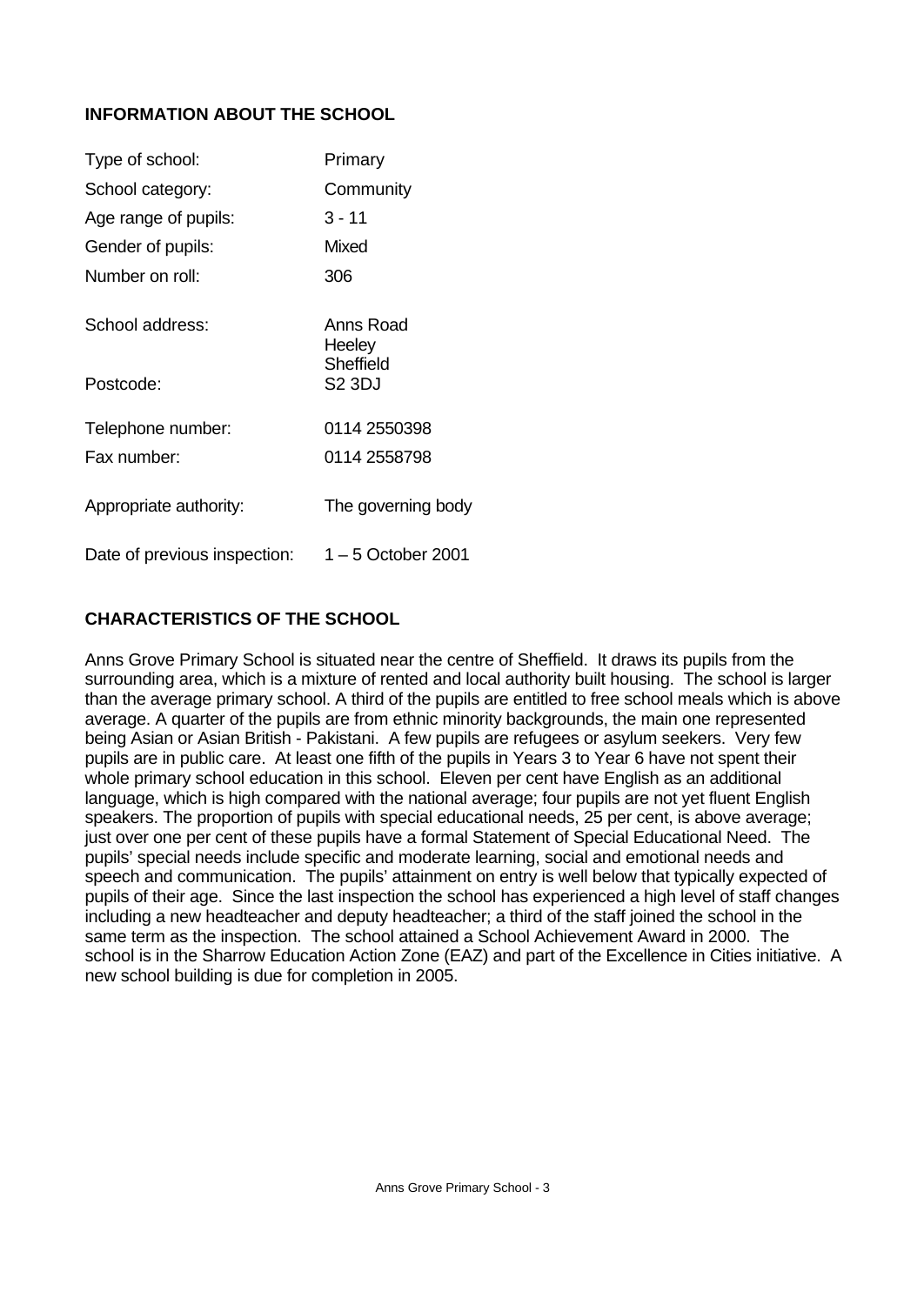# **INFORMATION ABOUT THE INSPECTION TEAM**.

| Members of the inspection team |              |                | <b>Subject responsibilities</b>                                                                                                                 |
|--------------------------------|--------------|----------------|-------------------------------------------------------------------------------------------------------------------------------------------------|
| 16173                          | Mrs L Murphy | Lead inspector | Science, design and technology<br>and physical education.                                                                                       |
| 32671                          | Mr C Gosling | Lay inspector  |                                                                                                                                                 |
| 25376                          | Mrs L Alvy   | Team inspector | Foundation stage, mathematics,<br>citizenship, religious education,<br>special educational needs                                                |
| 8839                           | Mr M Egerton | Team inspector | English, information and<br>communication technology, art and<br>design, geography, history, music<br>and English as an Additional<br>Language. |

The inspection contractor was:

ISIS

3 Harrowby Road West Park Leeds

LS16 5HN

Any concerns or complaints about the inspection or the report should be made initially to the inspection contractor. The procedures are set out in the leaflet *'Complaining about Ofsted Inspections'*, which is available from Ofsted Publications Centre (telephone 07002 637833) or Ofsted's website (www.ofsted.gov.uk).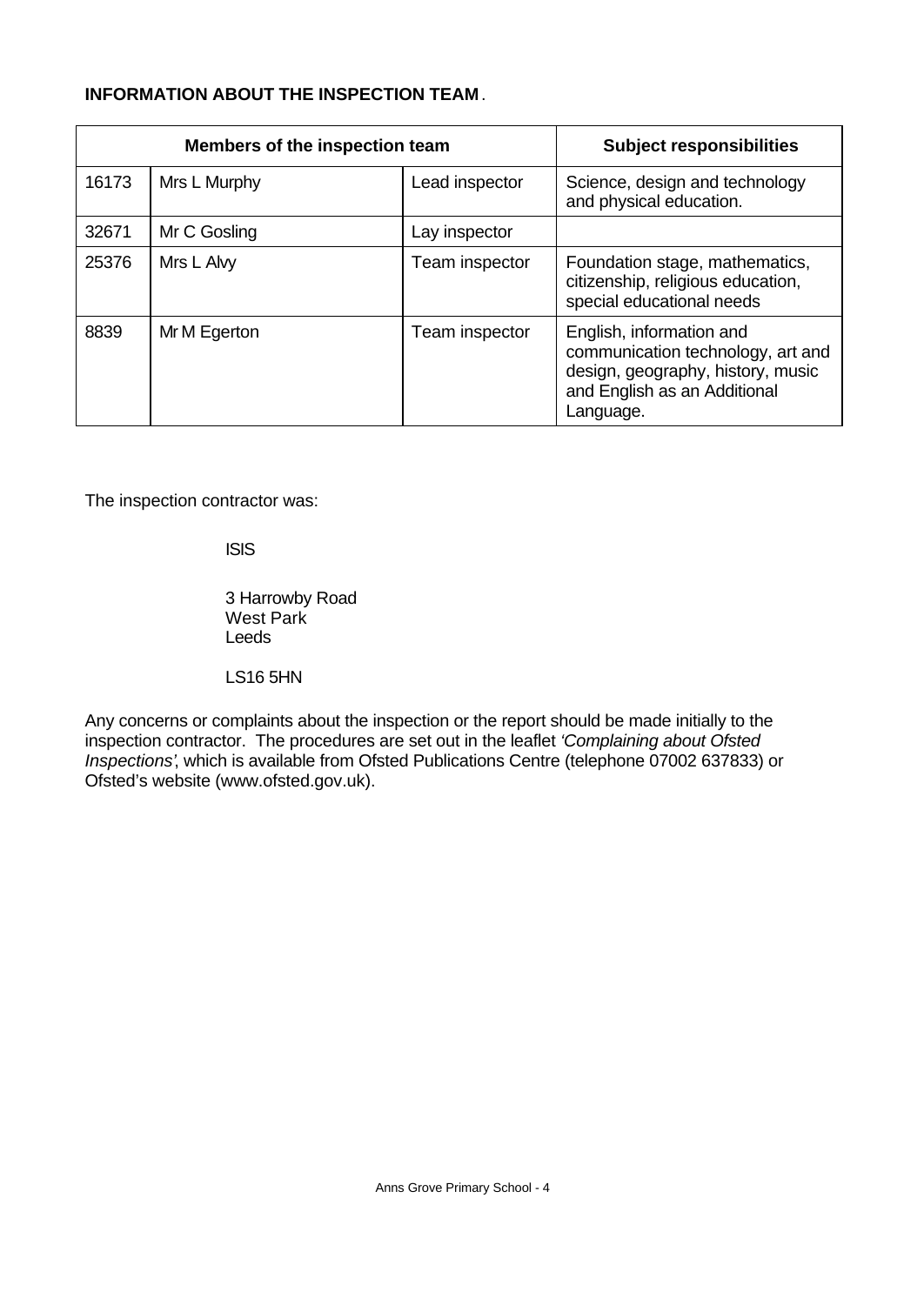# **REPORT CONTENTS**

|                                                                                                                                    | Page |
|------------------------------------------------------------------------------------------------------------------------------------|------|
| <b>PART A: SUMMARY OF THE REPORT</b>                                                                                               | 6    |
| <b>PART B: COMMENTARY ON THE MAIN INSPECTION FINDINGS</b>                                                                          |      |
| <b>STANDARDS ACHIEVED BY PUPILS</b>                                                                                                | 9    |
| Standards achieved in areas of learning, subjects and courses                                                                      |      |
| Pupils' attitudes, values and other personal qualities                                                                             |      |
| QUALITY OF EDUCATION PROVIDED BY THE SCHOOL                                                                                        | 13   |
| Teaching and learning<br>The curriculum<br>Care, guidance and support<br>Partnership with parents, other schools and the community |      |
| <b>LEADERSHIP AND MANAGEMENT</b>                                                                                                   | 19   |
| PART C: THE QUALITY OF EDUCATION IN AREAS OF LEARNING,<br><b>SUBJECTS AND COURSES</b>                                              | 22   |
| AREAS OF LEARNING IN THE FOUNDATION STAGE                                                                                          |      |
| <b>SUBJECTS IN KEY STAGES 1 AND 2</b>                                                                                              |      |
| <b>PART D: SUMMARY OF THE MAIN INSPECTION JUDGEMENTS</b>                                                                           | 37   |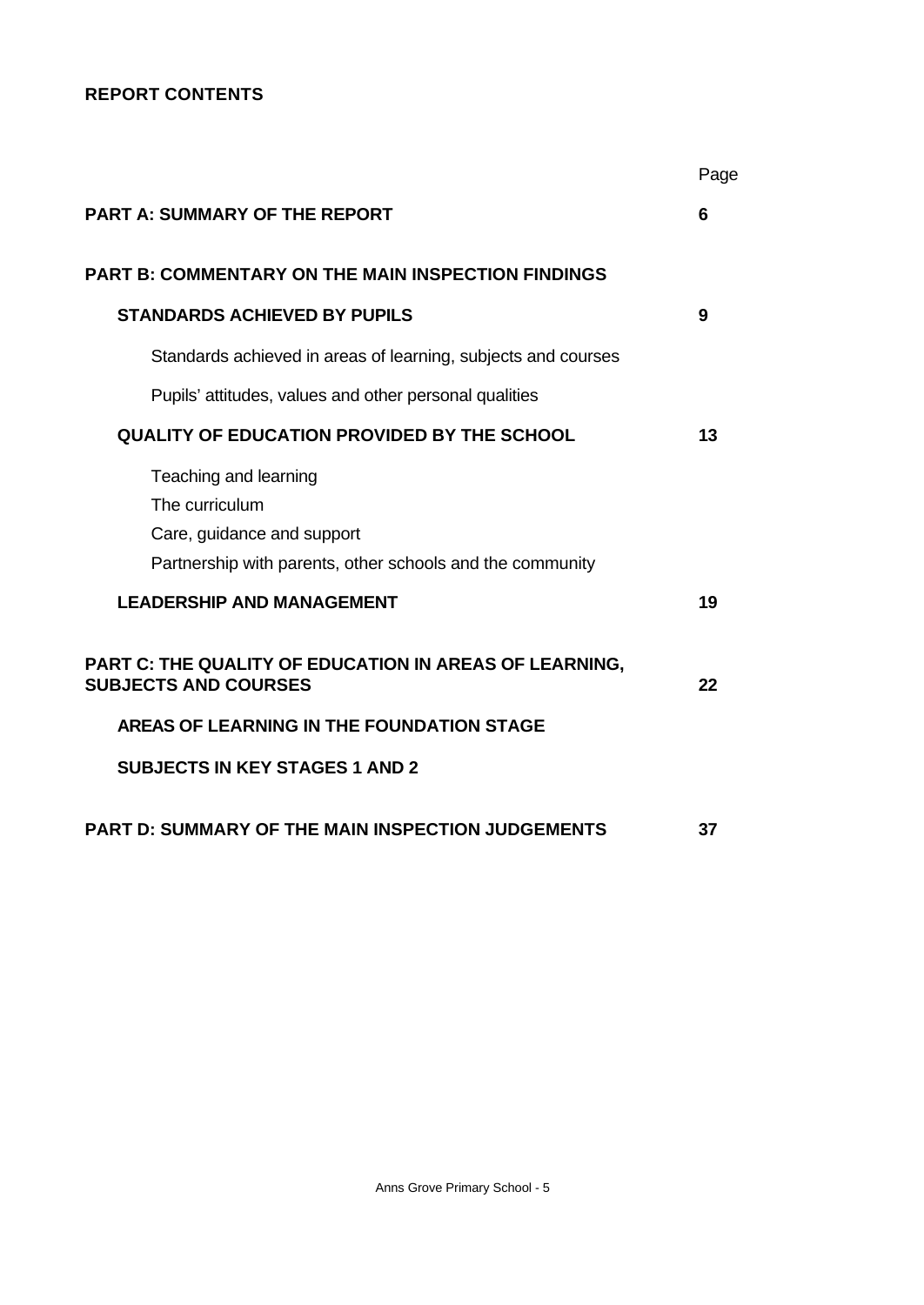# **PART A: SUMMARY OF THE REPORT**

# **OVERALL EVALUATION**

#### **The effectiveness of the school and the value for money it provides are satisfactory**.

Standards are well below average in the important subjects of English, mathematics and science by the end of Year 2 and Year 6. In the reception class, the rate of progress is unsatisfactory because the improvements in provision in the nursery have yet to impact fully on the Reception Year. The pupils' achievement by the end of Year 6 is sound. The quality of teaching is now good. The disparity in the good quality of the teaching and the pupils' achievement is due to the many staff changes over time. The school is overcoming this barrier because very recently a stable staff of good quality is quickly coming to grips with improving the pupils' progress in lessons but there are still some gaps in the pupils' skills and knowledge. Owing to the school's effective leadership, the rapidly improved ethos has produced a marked change in the pupils' personal development and their attitudes to school which is impacting well on their capacity to learn. The quality of the leadership and management is satisfactory overall.

The school's main strengths and weaknesses are:

- the pupils reach the nationally expected standards in information and communication technology (ICT) by the end of Year 2 and also in art and design and design and technology by the end of Year 6; standards in English , mathematics and science are well below average by the end of Year 2 and Year 6;
- the quality of teaching is good though assessment is under-developed;
- the pupils' attitudes and behaviour are very good because the school provides very well for their social, moral and personal development and cares for them well;
- good links with the community enhance the pupils' learning;
- the pupils' achievement is unsatisfactory in the Reception Year;
- the headteacher has a very good clarity of vision, sense of purpose and high aspirations and is rapidly bringing about improvements; the leadership of subjects is underdeveloped.

The school has improved satisfactorily since the last inspection; the response to the previous key issues has been sound. Good developments have been made in many aspects, including the pupils' achievement by the end of Year 6, the pupils' attitudes, their behaviour and their rate of attendance. The quality of teaching and learning has recently improved, as have the curriculum, pupils' care and welfare and partnerships with parents and the community. This is because the quality of leadership and management is much better than it was. The positive impact of these recent gains has yet to be seen in the standards, which are lower than at the last inspection other than in ICT which has improved. The school is well placed to swiftly bring about improvement.

#### **STANDARDS ACHIEVED**

| <b>Results in National</b><br>Curriculum tests at the end |      | similar schools |      |      |
|-----------------------------------------------------------|------|-----------------|------|------|
| of Year 6, compared with:                                 | 2001 | 2002            | 2003 | 2003 |
| English                                                   |      |                 |      |      |
| <b>Mathematics</b>                                        |      |                 |      | F*   |
| Science                                                   | B    |                 |      |      |

*Key: A - well above average; B – above average; C – average; D – below average; E – well below average Similar schools are those whose pupils attained similarly at the end of Year 2.*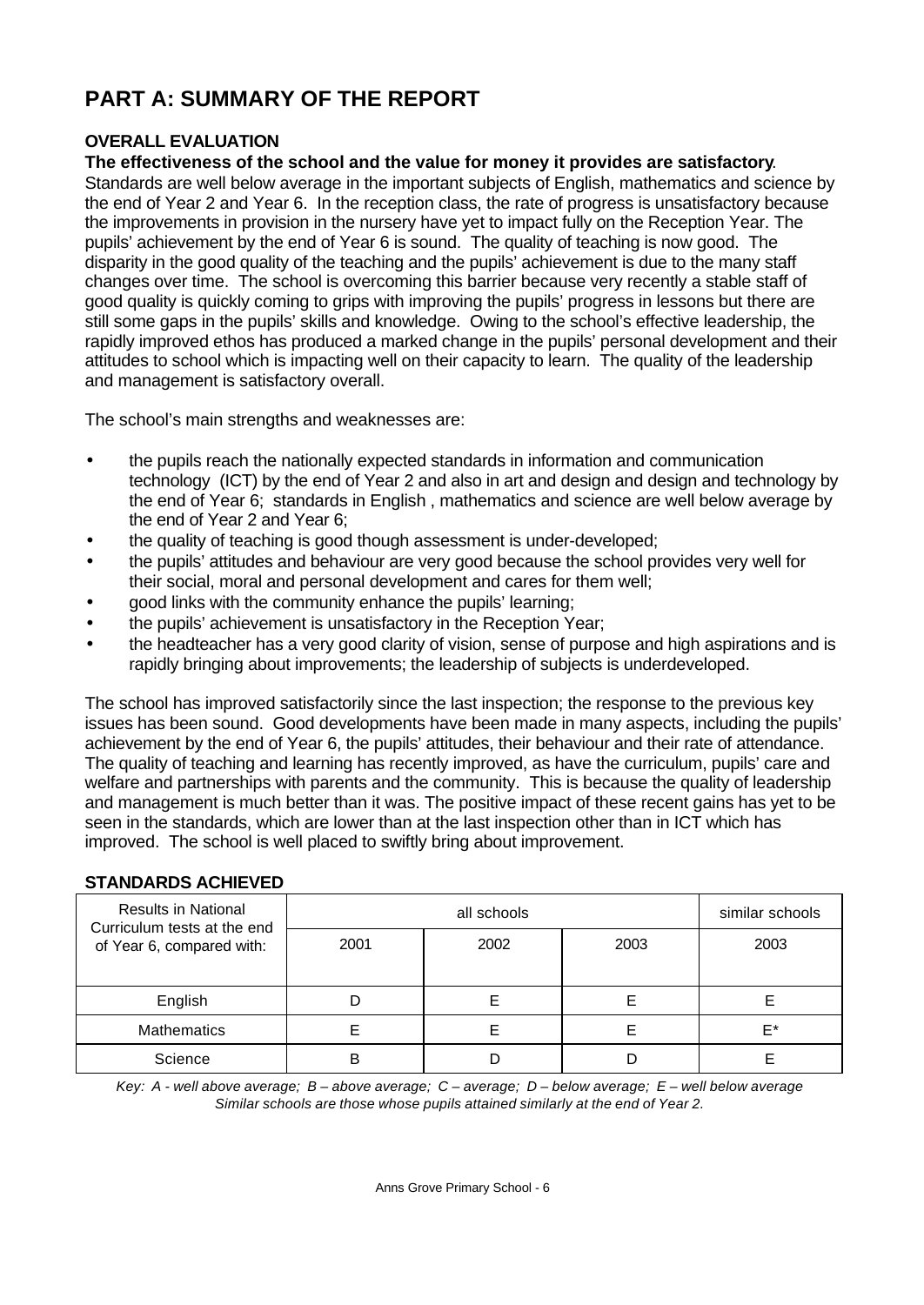As can be seen from the table above, in 2003 the school's results in the national tests for pupils in Year 6 when compared to similar schools were in the bottom five per cent of the country in mathematics. The trend in recent years has been below the national trend.

**The pupils achieve satisfactorily**. By the end of Year 6 the pupils' achieve soundly. Overall, although there remain some gaps in the pupils' learning, improvements in the quality of teaching are leading to a better pattern of progress in lessons. Pupils with special educational needs achieve in line with other pupils in their class. Those pupils learning English as an additional language make good progress because of the support provided.

Standards are well below average by the end of Year 2 and Year 6 in English, mathematics and science. Relative strengths are in reading across the school and in speaking and listening by the end of Year 6, where standards are below average rather than well below. Standards are below average in religious education and ICT and geography. The pupils' attainment in art and design and design and technology is broadly typical for their ages across the school.

Standards by the end of the Reception Year are on course to be well below those goals children are expected to reach by the time they start Year 1 in communication, language and literacy, mathematical development and the pupils' knowledge and understanding of the world about them. The pupils' achievement in the Reception Year is unsatisfactory. In creative and personal development standards are below those expected but the pupils achieve soundly.

**The pupils' personal qualities, including their spiritual, moral, social and cultural development are very good.** As a result the pupils' attitudes and behaviour are very good. The rate of attendance is satisfactory.

# **QUALITY OF EDUCATION**

**The quality of education provided by the school is satisfactory. The quality of teaching and learning is good overall.** It is strongest in Year 3 to Year 6 where the teaching of the majority of subjects is good and the pupils are making good progress in lessons. The teaching of science is very good. In other year groups the quality of teaching and learning is satisfactory with strengths in the teaching of staff in key positions and occasional weaknesses in the Reception Year. In Year 1 to Year 6 a weakness is in the teachers' assessment of what the pupils know, understand and can do.

The curriculum is satisfactory. The care, guidance and support given to the pupils are good. The school's partnership with parents is sound and links with the community are good. The latter enriches the curriculum well.

# **LEADERSHIP AND MANAGEMENT**

Overall **leadership and management are satisfactory.** The leadership of the headteacher is good. The role of the subject leaders is mostly satisfactory. Many are new to post and have not yet had time to impact favourably on standards, though the leaders of the year groupings within the school, including the deputy headteacher, are doing a good job in improving the quality of teaching. The work of the governing body is satisfactory. Statutory requirements are met.

# **PARENTS' AND PUPILS' VIEWS OF THE SCHOOL**

Parents are very satisfied with the recent changes and have much trust in the school and the headteacher to continue the path of improvement. The pupils like the school very much. They like learning new things in lessons and say that lessons are fun. They say they have to work hard and that the teachers help them to improve.

#### **IMPROVEMENTS NEEDED**

The most important things the school should do to improve are to:

raise standards in English, mathematics and science;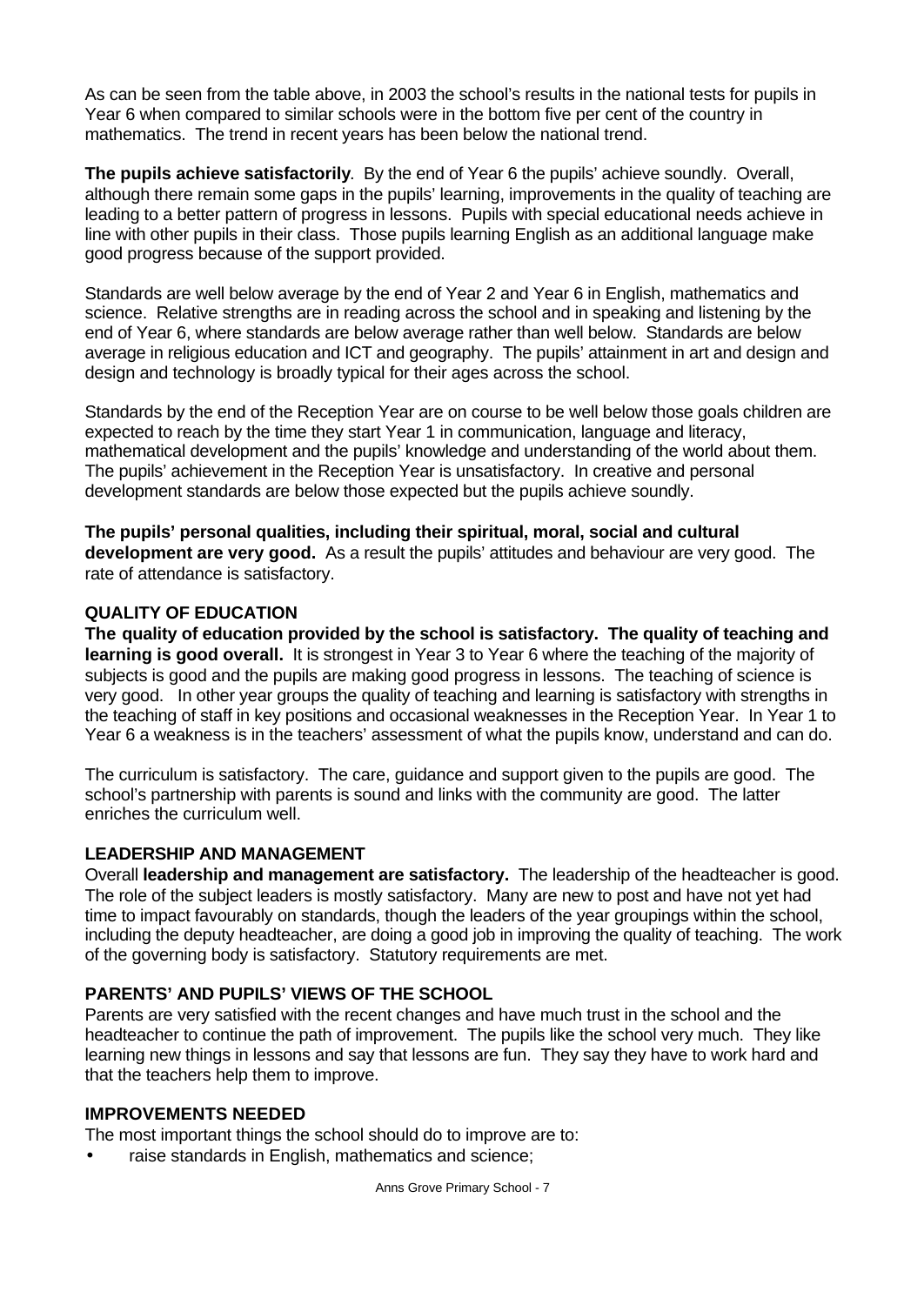- raise the pupils' achievements in the Reception Year;
- develop the use of assessment; and
- develop the role and responsibilities of the subject leaders.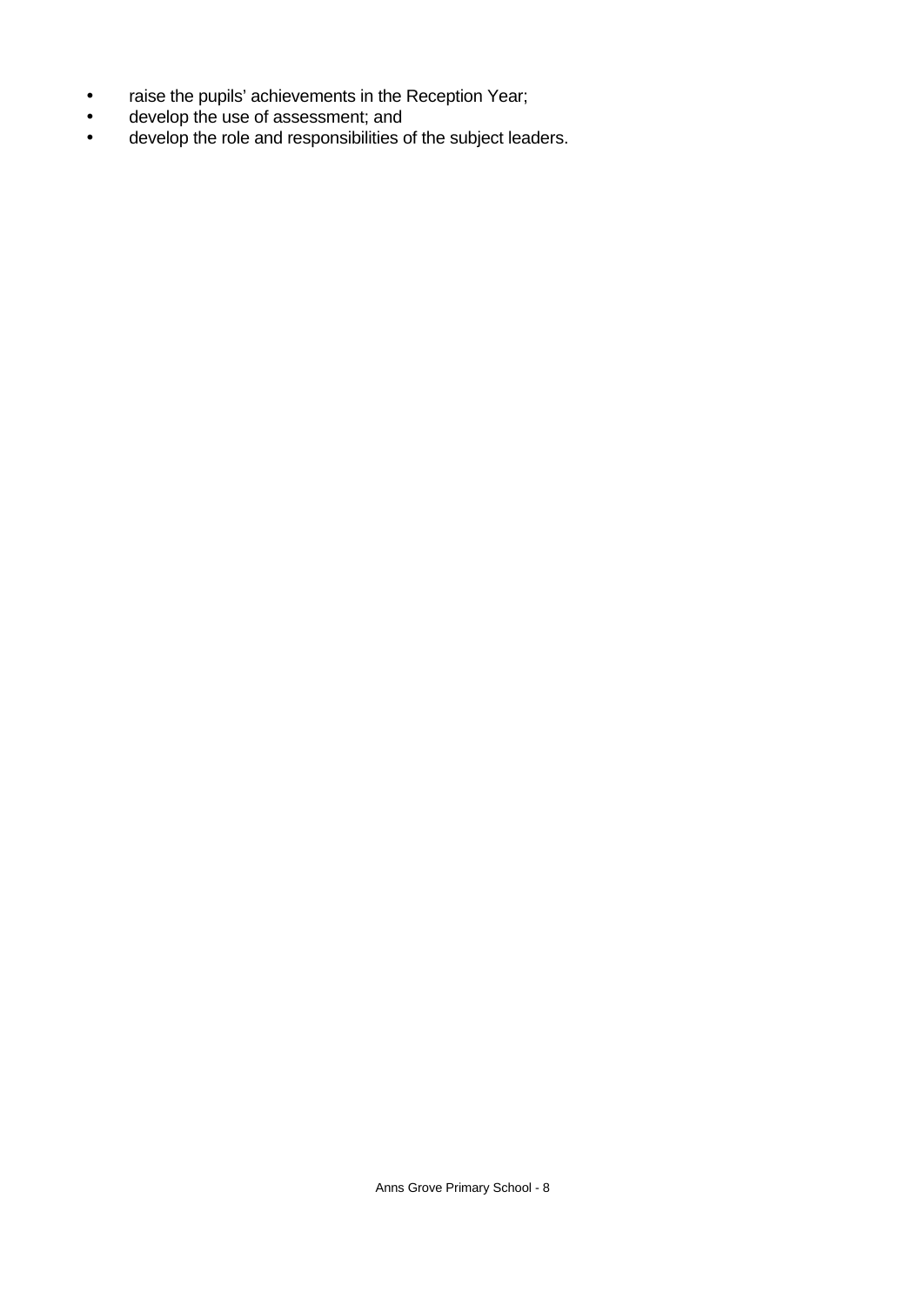# **PART B: COMMENTARY ON THE INSPECTION FINDINGS**

# **STANDARDS ACHIEVED BY PUPILS**

#### **Standards achieved in areas of learning, subjects and courses**

Standards are well below average in all tested subjects by the end of Year 2 and Year 6. In the Reception Year, the pupils' achievement is unsatisfactory. Achievement is satisfactory by the end of Year 2 and Year 6.

#### **Main strengths and weaknesses**

- standards are broadly typical for the pupils ages by the end of Year 6 in art and design and design and technology and by the end of Year 2 in ICT but well below average in English, mathematics and science across the school;
- pupils achieve soundly in Year 1 to Year 6;
- pupils achievement is unsatisfactory in the Reception Year; and
- the pupils who learn English as an additional language achieve well.

# **Commentary**

1. In the Reception Year the children are on course to reach standards that, in relation to the goals expected of their age, are well below average. In creative and personal development standards are likely to be below the level expected for pupils' ages. No judgement was made in physical development. Very recently appointed leaders for this stage of education have already had good impact on the provision and teaching in the nursery, which had declined dramatically between inspections. This level of change has not yet provided such a high degree of support to the Reception Year and as a result the provision and teaching are not of such high quality, which means that the under-achievement evident in the recent past has yet to be fully addressed. Currently, in the Reception Year, there is insufficient structure in the curriculum and its implementation to develop links between the different areas of learning. Consequently there are too few planned opportunities to support future work in the subjects of the National Curriculum. The significant variation in the pupils' achievement in creative development reflects the good subject knowledge of the teacher in the Reception Year. The school gives a consistently high focus to the pupils' personal development and this is raising standards already in the Reception Year though there is much to do to fully develop the pupils' independence.

| Standards in: | School results | National results |
|---------------|----------------|------------------|
| Reading       | 14.9 (15.7)    | 15.7 (15.8)      |
| Writing       | 13.3(14.6)     | 14.6 (14.4)      |
| Mathematics   | 15.0 (16.3)    | 16.3 (16.5)      |

#### *Standards in national tests at the end of Year 2 – average point scores in 2003*

*There were 29 pupils in the year group. Figures in brackets are for the previous year*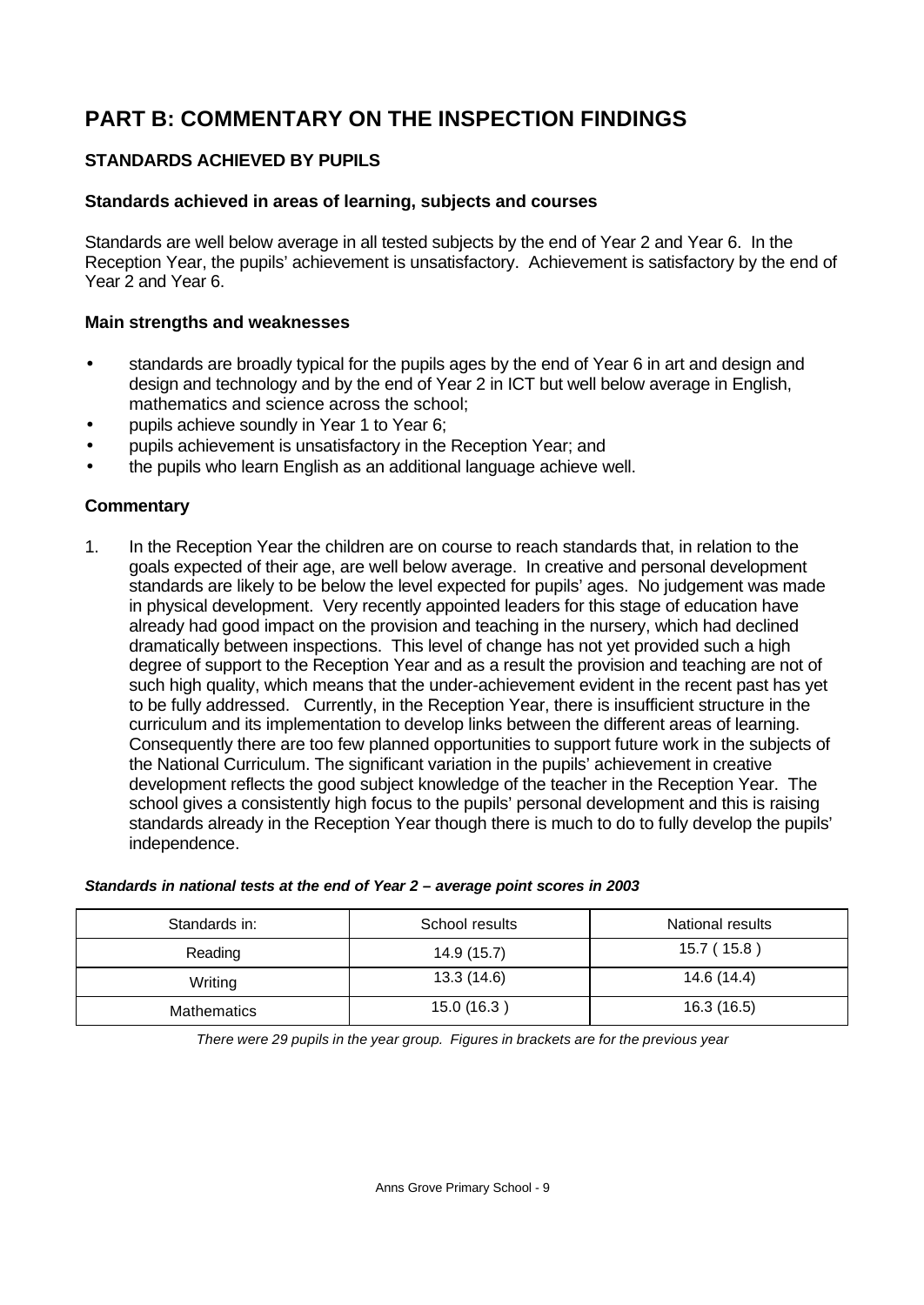| Standards in: | School results | National results |
|---------------|----------------|------------------|
| English       | 25.0(24.7)     | 26.8 (27.0)      |
| Mathematics   | 23.9(25.1)     | 26.8 (26.7)      |
| Science       | 27.6 (27.4)    | 28.6 (28.3)      |

#### *Standards in national tests at the end of Year 6 – average point scores in 2003*

*There were 38 pupils in the year group. Figures in brackets are for the previous year*

- 2. Standards by the end of Year 2 and Year 6 are lower than at the last inspection, perpetuating a trend in the school's results that has not kept up with the national pattern of improvement. Although the school's results paint a gloomy picture of the pupils' achievement, and standards of attainment remain well below the national average, much has been done over the past year to establish a better quality of education. The headteacher, governing body and local education authority have assembled a team of teachers whose work is beginning to bear fruit. In lessons and in the pupils' work books there are clear signs that higher expectations are leading to quicker progress lesson by lesson and, consequently, a better pattern of achievement than has been evident from test results in the past. While pockets of underachievement remain, notably in the Reception Year, where the quality of teaching and learning still has shortcomings, the building blocks are in place to improve the school's performance. Personnel in key positions as teachers and managers have already made inroads into developing the teaching and learning for the pupils in the nursery and Years 1 to Year 6. For example, the influence of good leadership is evident in the quality of teaching and learning in Year 1 to Year 6, and the combined skills of teachers in Year 3 to Year 6 are ensuring that the pupils achieve well in a high proportion of lessons. By the end of Year 6 the pupils' overall sound achievement is an improvement since the last inspection. Nevertheless the pupils still have many gaps in their basic skills and much catching up to do. The pupils in Year 2 have a well below average level of speaking and listening and are reluctant speakers. This lack of underlying skills in speaking is adversely affecting their progress. The school has taken on board a project which encourages the pupils to talk to partners and to speak in sentences. This represents good use of funding from the EAZ because the methods are used in all classes and the pupils are responding well.
- 3. Reading is a comparative strength because extra curricular time has been allocated and reading is taught well. Writing is weaker because of a lack of opportunity to write at length. Handwriting is unsatisfactory because of a lack of a consistent style across the school. In mathematics and science a practical approach is serving the pupils well in Year 3 to Year 6, though in Year 1 and Year 2 the pupils spend too little time using and applying their learning in mathematics.
- 4. The pupils achieve well in art and design and design and technology because the curriculum encourages a practical approach. The teachers as well as the pupils mostly enjoy these subjects and standards have been maintained since the last inspection in art and design because of this. The pupils' work is celebrated and displayed well, encouraging the pupils to give of their best. A range of visitors and visits enhances the curriculum in these subjects. The subjects, however, are not well led in part because the school has concentrated on English and mathematics and in part because the subject leaders have a limited understanding of their role and responsibilities. In common with many other subjects assessment is unsatisfactory.
- 5. The pupils who speak English as an additional language achieve well because the school provides them with carefully considered opportunities to learn. This is an improvement since the last inspection.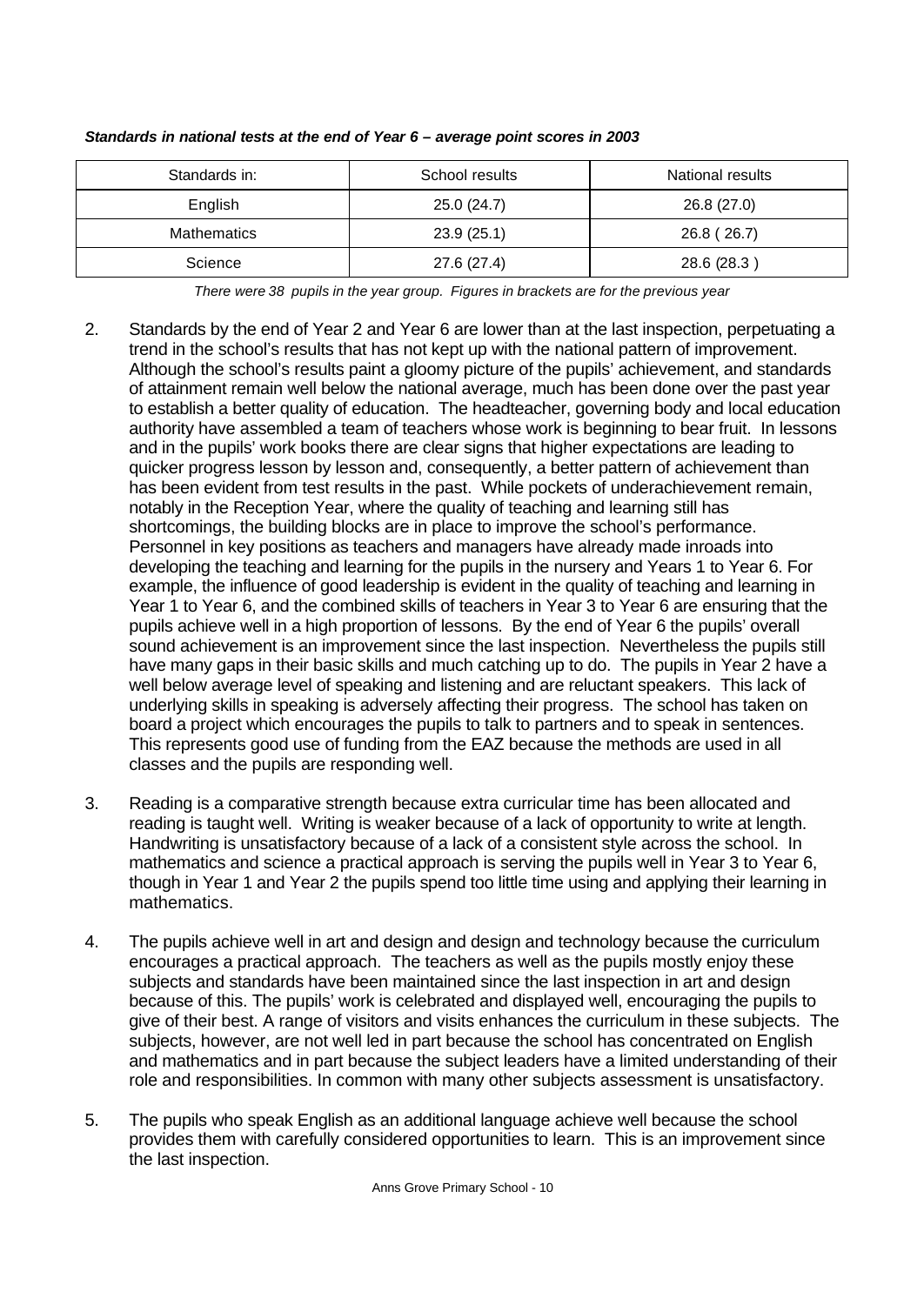6. A recent audit of procedures and systems has highlighted the need to address some underachievement in Years 1 and 2, a legacy from past staffing issues. The variable quality of teaching across the three classes, though sound overall, has yet to meet the consistently good or better teaching of the older pupils. Pupils who have special educational needs achieve satisfactorily and are fully included in the life of the school. The pupils' individual education plans are clearly focused on identified needs. This gives a good steer to the planning of additional teacher and classroom support. Provision for the gifted and talented pupils is satisfactory and external funds have been used to promote choral speaking in Year 5 and Year 6 as part of a shared project with other schools for the pupils who have particular talents.

# **Pupils' attitudes, values and other personal qualities**

The pupils' attitudes and their behaviour are very good because the provision for their spiritual, moral, social and cultural development is very effective. The rate of the pupils' attendance and their punctuality at the school are satisfactory.

#### **Main strengths and weaknesses**

- strategies to ensure very good attitudes and behaviour are very well developed and have produced a conducive learning environment;
- the pupils' spiritual, moral, social and cultural development is very good;
- the school has developed a successful strategy to improve attendance;
- the much improved ethos of the school has resulted in a dramatic reduction in exclusions;
- the school has introduced several areas where pupils can take on extra responsibilities but overall such opportunities are under-developed; and
- the pupils' language skills are well below average and inhibit aspects of discussion.

- 7. The very caring ethos of the school is central to its development with pupils receiving praise before criticism and with a constructive relationship between the school, pupils and parents being developed. All groups of pupils are treated equally and as a result, for example, those who speak English as an additional language or who have special educational needs have positive attitudes to school and work.
- 8. Because lessons are interesting and taught well the pupils enjoy them very much and are keen to improve on their best. They behave very well in the classroom and around the school because right from the start the school places a great importance on very good manners, very good behaviour and great respect for the individual. They quickly learn to distinguish right from wrong because the school and class rules are made very clear. The pupils' relationships are very good. In the nursery to Year 2 the pupils' attitudes are good. The pupils' are often more reticent than the older pupils and at times appear tired though they behave well. The school places great importance on developing the pupils' language skills so that they can communicate and express their feelings to adults and other children. The use of 'talking partners' successfully promotes communication. The teachers use appropriate vocabulary but this is not always reinforced so pupils, particularly the younger ones, display skills that are well below average. As a result the quality of the discussion and the pupils' learning is adversely affected.
- 9. The staff ensure that the pupils are treated fairly and with sensitivity to their individual needs so that pupils are able to learn and develop in a secure and safe environment. The promotion of trusting relationships is central to the school's ethos and all staff work hard to maintain this. The majority of parents and pupils have confidence that any cases of bullying and other forms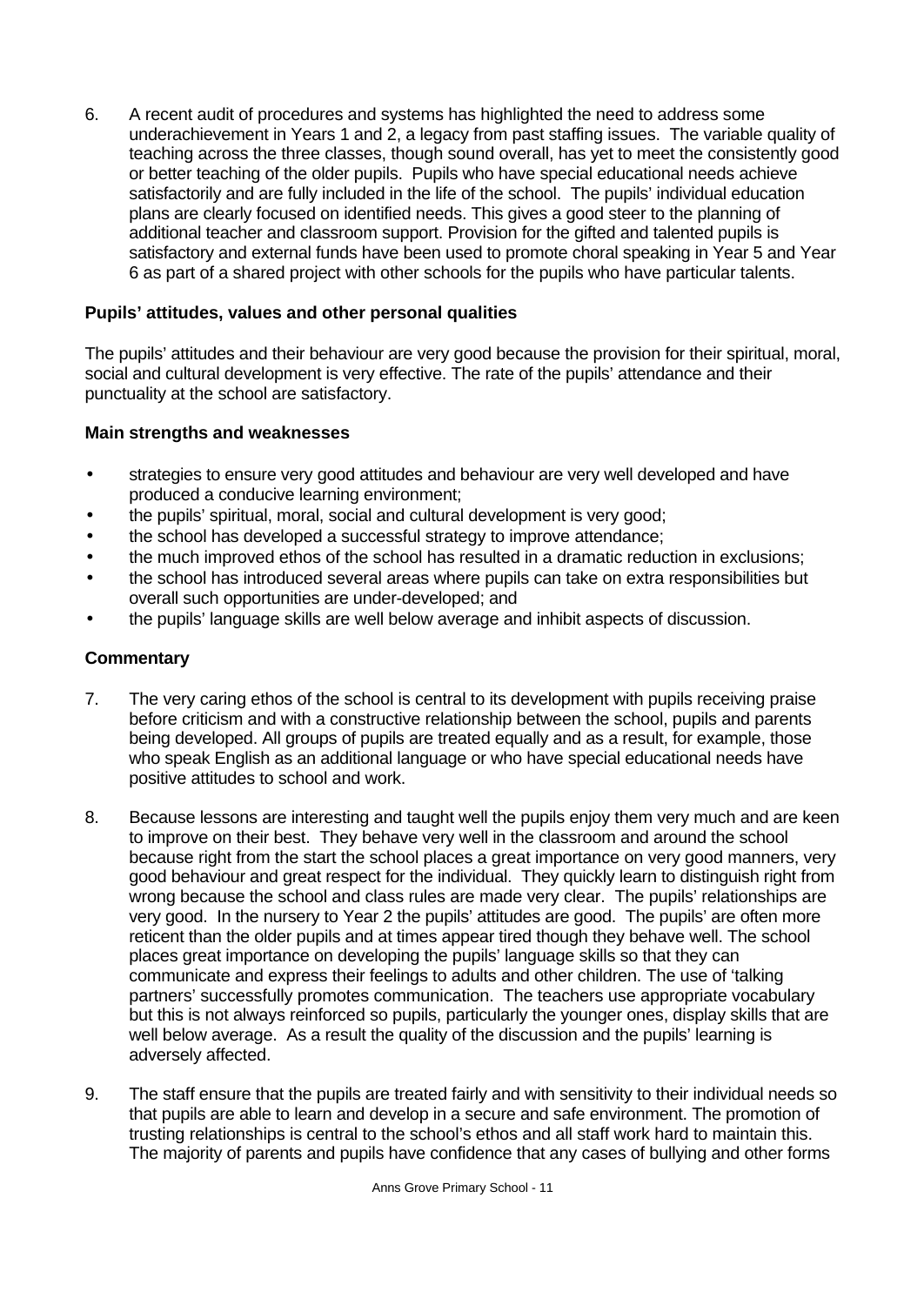of harassment are dealt with appropriately. The classroom and school rules are clear and the pupils believe that they are applied fairly by adults in the school. The school also takes every opportunity to make the curriculum more interesting and has expanded the range of after school activities to include street dance, drama, graffiti art and an art club. Because of the range of opportunities offered to them pupils are interested in school life, are enthusiastic, have very good attitudes and participate well in activities.

- 10. The pupils enthusiastically take on extra responsibilities such as being playground friends, helping other pupils at lunchtime and actively participating in the school council. There are also numerous occasions during some lessons and during assemblies when small areas of responsibility are given to pupils. This is not always the case, however, and the opportunities that the pupils have in taking on responsibilities is underdeveloped.
- 11. The pupils' well-developed spiritual awareness comes about because staff take time to help the pupils appreciate nature. Pupils have plenty of opportunity to express themselves through art and dance and to explain their thoughts and feelings in an atmosphere that is accepting of all. The school's values are made clear and the pupils are developing their self-esteem as their successes are recognised and shared with others. The pupils' very good social development enables them to relate very well to the adults and other children in school. They show much respect and appreciate the rights of others. This is because teachers make time to explain cause and effect and consequences of people's actions. Pupils respond very well to the very good opportunities to work with partners and in small groups and this promotes their social development very well. It sets very good foundations for their adult life. Pupils become culturally aware through the good range of visits and visitors to the school and through finding out about the culture and beliefs of their classmates.

#### *Attendance in the latest complete reporting year (%)*

| Authorised absence |  |  | Unauthorised absence |     |  |
|--------------------|--|--|----------------------|-----|--|
| School data        |  |  | School data          |     |  |
| National data      |  |  | National data        | 0.4 |  |

*The table gives the percentage of half days (sessions) missed through absence for the latest complete reporting year.*

12. Until very recently attendance at the school was unsatisfactory being well below the national average and with a high rate of unauthorised absence that adversely affected some pupils' learning. The school has developed a range of strategies to improve attendance including strengthening information to parents by stressing the importance of sending their child to school, providing details of their child's attendance rate and circulating leaflets stressing the importance of regular attendance. The procedure of contacting parents on the first day of any unexplained absence also has had a measurable effect on attendance rates and resulted in unauthorised absences, which had been as high as three per cent, now being consistently below one per cent since September 2003. Other strategies employed have included meetings to target individual pupils who find it difficult to attend school regularly and working closely with the Education Welfare Officer who visits the school regularly and conducts home visits if necessary. Pupils have been encouraged to attend by weekly award assemblies and by prominent displays in the school of individual and class attendance rates. These strategies have resulted in attendance being above the national average for the past four months and satisfactory overall.

*Ethnic background of pupils Exclusions in the last school year*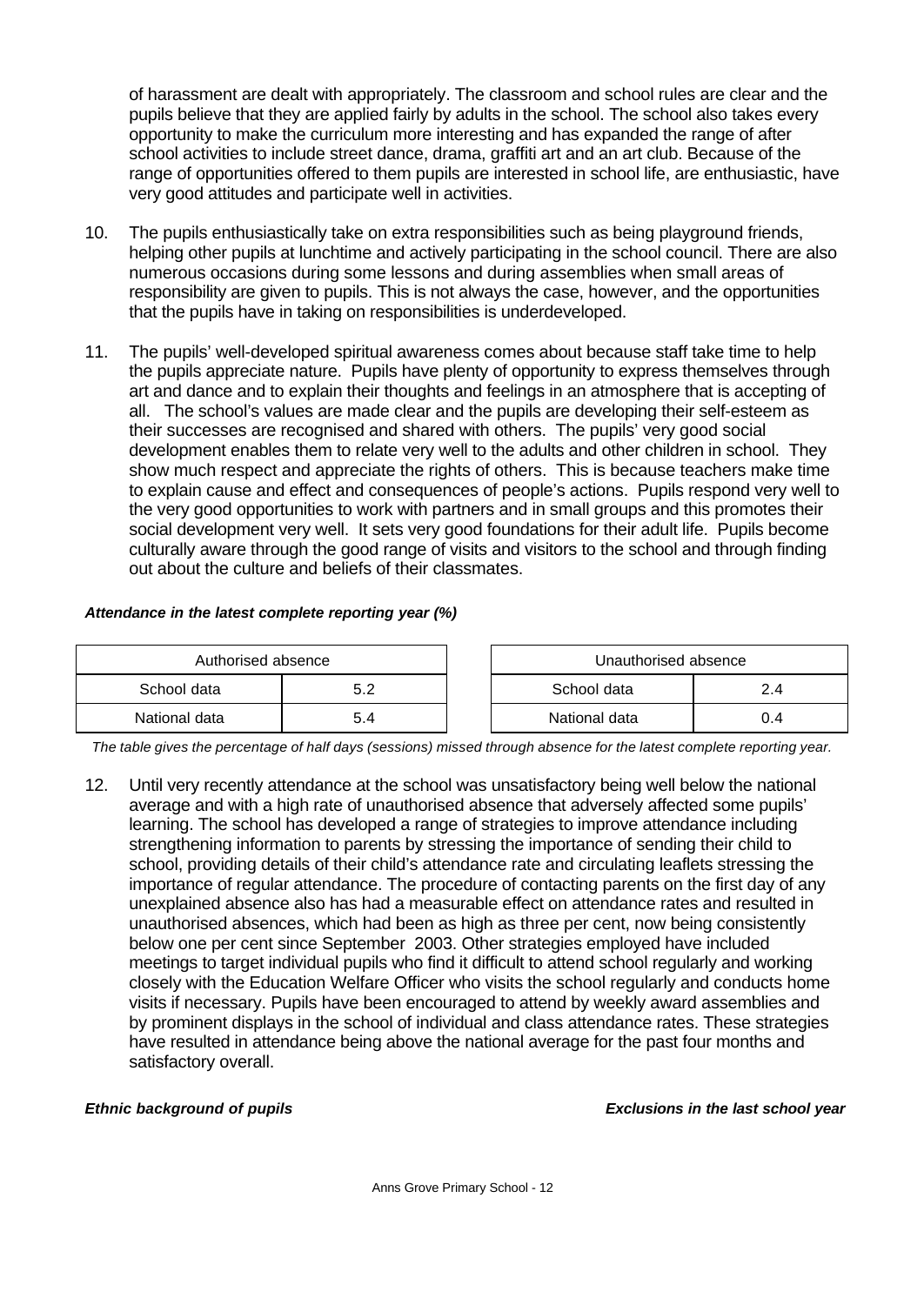| Categories used in the Annual School Census | No of pupils<br>on roll | Number of<br>fixed period<br>exclusions | Number of<br>permanent<br>exclusions |
|---------------------------------------------|-------------------------|-----------------------------------------|--------------------------------------|
| White - British                             | 219                     | $\overline{2}$                          | 0                                    |
| Mixed - White and Black Caribbean           | 8                       | $\Omega$                                | 0                                    |
| Mixed – White and Black African             | 5                       | $\Omega$                                | 0                                    |
| Mixed - White and Asian                     | $\overline{2}$          | $\Omega$                                | $\Omega$                             |
| Mixed - any other mixed background          | 5                       | $\Omega$                                | 0                                    |
| Asian or Asian British - Indian             |                         | $\Omega$                                | 0                                    |
| Asian or Asian British - Pakistani          | 41                      | $\Omega$                                | 0                                    |
| Asian or Asian British - Bangladeshi        | 1                       | 0                                       | 0                                    |
| Black or Black British - Caribbean          | 5                       | $\Omega$                                | 0                                    |
| Black or Black British - African            | 2                       | 0                                       | 0                                    |
| Chinese                                     | $\overline{2}$          | $\Omega$                                | $\Omega$                             |
| Any other ethnic group                      | 5                       | $\Omega$                                | 0                                    |
| No ethnic group recorded                    | 10                      | 0                                       | 0                                    |

*The table gives the number of exclusions, which may be different from the number of pupils excluded.*

13. Although there were three fixed period exclusions in the year 2002 to 2003, the changing ethos of the school has resulted in there being no exclusions so far this year which is a great improvement on the period prior to the last inspection when there were 38 exclusions.

# **QUALITY OF EDUCATION PROVIDED BY THE SCHOOL**

The quality of education provided by the school is satisfactory. Strengths are in the good quality of teaching and learning, the good care and welfare the school provides and the good links formed with the community. The satisfactorily broad curriculum is well enriched with visits and visitors. However, the quality of the assessment of the pupils' work is unsatisfactory.

# **Teaching and learning**

Overall the quality of teaching and learning is good and much improved since the time of the last inspection when a significant proportion was unsatisfactory. It is good in Year 3 to Year 6 and satisfactory in Year 1 to Year 2. In the Foundation Stage it is satisfactory overall with a small amount that is unsatisfactory in the Reception Year but much that is good in the nursery. Assessment is a weakness.

# **Main strengths and weaknesses**

- in Year 3 to Year 6 the good planning is implemented well;
- the leaders of each section of the school provide exemplary teaching for others to follow;
- across the school there is an insistence on high standards of behaviour;
- in Year 3 to Year 6 staff have high expectations of the pupils' pace and depth of learning though the level of expectation and challenge is lower in the Reception Year to Year 2;
- the teaching in science is very good;
- the time given to the end of lessons is often too short to be effective; and
- the systems and use of assessment are unsatisfactory.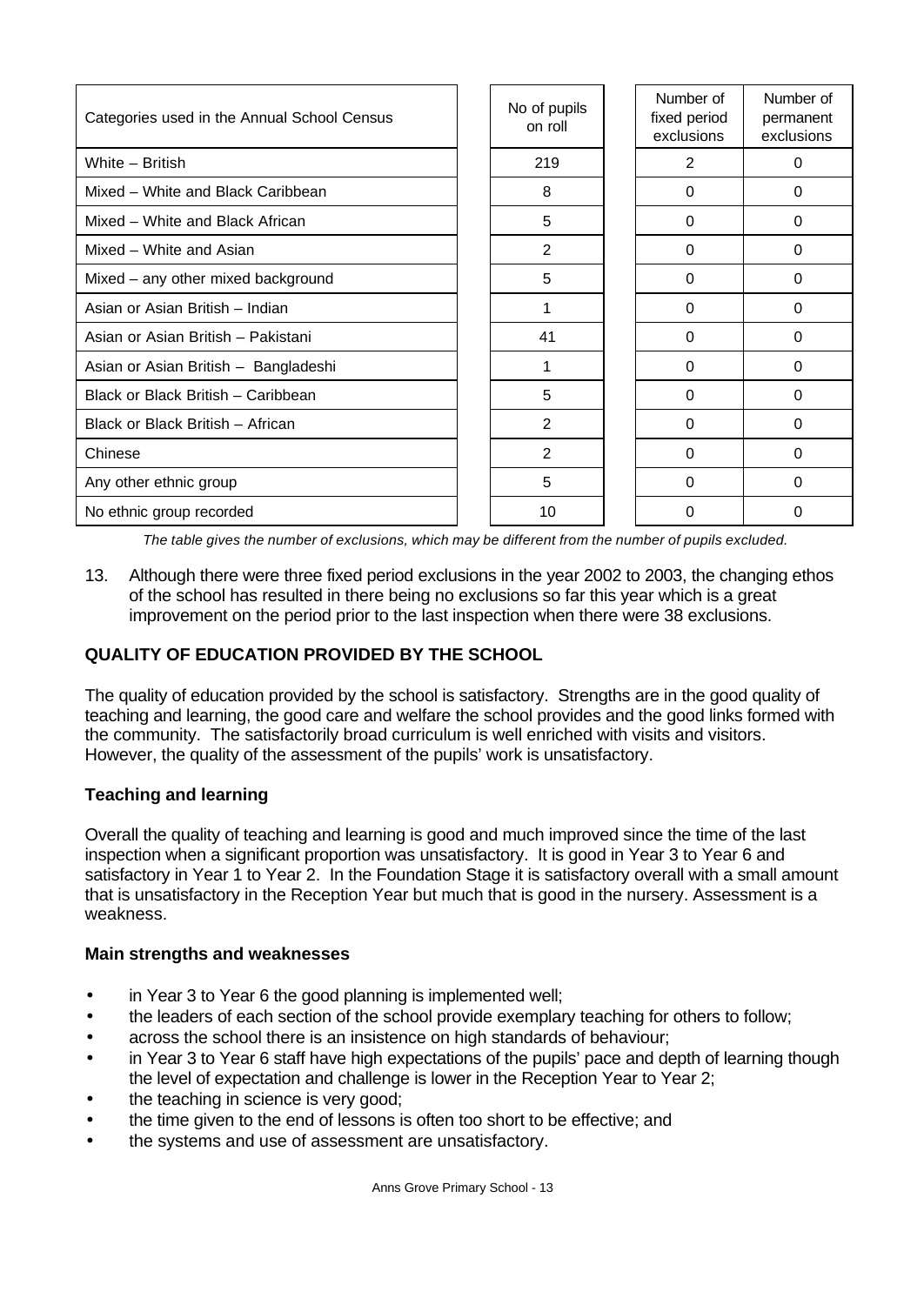# **Commentary**

| Excellent | Very good | Good      | Satisfactory | Unsatisfactory | Poor     | Very Poor |
|-----------|-----------|-----------|--------------|----------------|----------|-----------|
| (0%)      | 5 (10 %)  | 28 (58 %) | 14 (29 %)    | $(2\% )$       | $0(0\%)$ | $0(0\%)$  |

#### *Summary of teaching observed during the inspection in 48 lessons*

*The table gives the number of lessons observed in each of the seven categories used to make judgements about lessons; figures in brackets show percentages where 30 or more lessons are seen.*

- 14. The proportion of teaching that is good or better in Year 4 to Year 6 is higher than that found in schools nationally. Teaching in these years has improved very much from the last inspection when it was judged to be unsatisfactory. This is a result of the staff having high expectations and using teaching methods that effectively engage the pupils and encourage them to give of their best. The improvements in teaching are having a positive impact on the pupils' achievement in lessons but they have not yet had time to raise standards. The majority of parents agree that the teaching is good. In teaching that is good or better day-to-day assessment is used through discussion, though this is not the case throughout the school. The leadership and management of the school have affected the quality of provision well by working with the local education authority to group together a stable staff that can provide an effective level of teaching over time and over a range of subjects. This means that the school is overcoming the barrier to pupils' learning caused in the recent past by a lack of such a workforce.
- 15. The leaders of each of the year groupings within the school teach well and at times very well and this means that the staff with whom they work have the advantage of their expertise in planning and in the good range of methods used. Because of staff changes this is most effective in Year 3 to Year 6. In Year 1 and Year 2 improved planning sets out clearly the expectations for each lesson but the implementation of the planning has weaknesses still to be addressed leading to inconsistency across the two year groups.
- 16. These weaknesses occur because at times the teaching makes too little demand on the higher attainers when they are not taught directly. This is linked to the fact that the pupils are not always given a timescale in which to complete their tasks and so pupils do not always work to their full ability. Lower attainers are sometimes unresponsive and this slows down the pace of the lessons. There are strengths, however, in the relationships between staff and pupils and between pupils, the insistence on high standards of behaviour and the deployment of teaching assistants. As a result the pace of gaining skills, knowledge and understanding is satisfactory. This is also the case in the Foundation Stage, where teaching in the nursery is good, though that in the Reception Year has weaknesses in the way that the children are prepared for daily lessons in literacy and numeracy.
- 17. Staff across the school insist on high standards of behaviour and the pupils, with the help of the local education authority's behaviour support team, have responded very well. A mark of the pupils' very good behaviour is that their attitudes to learning have improved and the pupils are mostly very keen to tackle challenging tasks.
- 18. The teaching of English including literacy and mathematics including numeracy is good in Year 3 to Year 6. Strengths are in the effective planning, the good teaching of reading, the promotion of the pupils' skills at speaking and listening and practical work in mathematics. The teaching and learning in science is very good in Year 3 to Year 6 because of the very practical approach which matches the pupils' interests and which they find challenging. It is good in Year 2 though other adults do not always have sufficient aids to help them promote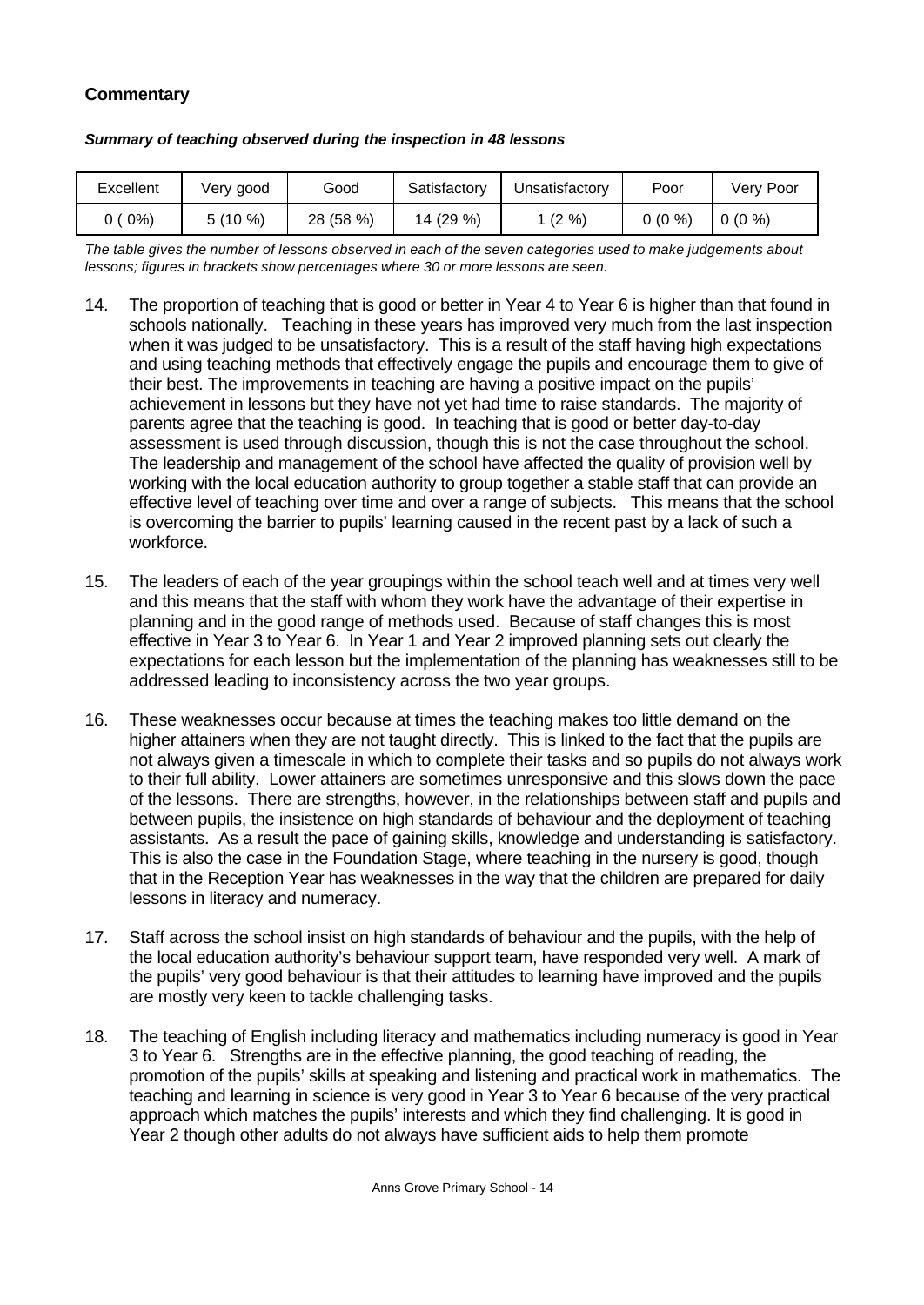questioning. ICT is taught well across the school because staff have confidence in the subject and the pupils' learning is purposeful.

- 19. The teaching of pupils who speak English as an additional language is good. Teachers and classroom support staff make sure that they are fully included in all aspects of lessons and through carefully thought out questions provide good opportunities for them to use their language skills. Pupils who have special educational needs are included effectively in most lessons because the class teacher or other adult provides additional support. In the best teaching, lesson plans carefully ensure that pupils' needs are met. Teachers use a variety of effective methods such as 'talking partners', pair and group work or additional adult support to help pupils to achieve as well as they can. Planning, however, does not always take enough account of how pupils' individual targets are to be met and as a result the pupils' achievement is not always as good as it should be. Teamwork between teachers and support assistants in the more focused use of recently revised individual education plans is supporting pupils' progress. Work is becoming more clearly matched to pupils' levels of attainment as a result.
- 20. A common weakness in the teaching is that too little time is left at the end of lessons to properly conclude them. This means that opportunities are lost for assessing what has been learnt and rectifying any misunderstandings. When the management of time in the lessons is good then the end of lessons is fruitful. This was the case, for example, in art and design in Year 4, where the pupils' discussion with partners promoted improved evaluation of their work.
- 21. Assessment is unsatisfactory because given all the recent changes of staff the school has not yet been able implement a consistent policy and procedures. A start has been made in helping the pupils assess their own learning. Pupils' skills of self-assessment in each lesson are improving but they have yet to be taught how to recognise what they need to do next. Targets have been set for groups of pupils in English and mathematics but these are not yet closely linked to the National Curriculum so the diagnostic use of targets is still at an early stage. Assessment in most other subjects is minimal.

#### **The curriculum**

The school provides a satisfactory curriculum that is enriched by a good range of additional activities. The overall quality of resources satisfactorily meets the demands of the curriculum although there are some weaknesses in certain areas. The accommodation is satisfactory overall.

#### **Main strengths and weaknesses**

- a stimulating programme of visits, visitors and practical activities enriches the basic curriculum and improve pupils' learning and personal development;
- the two programmes funded by the EAZ, developing pupils' thinking skills and the talking partners project, have raised the pupils' self-esteem and are having a positive impact on standards;
- provision for personal, social and health education is good;
- provision for pupils learning English as an additional language is good;
- the Foundation Stage, science and design and technology are under-resourced; and
- links between some subjects are at an early stage.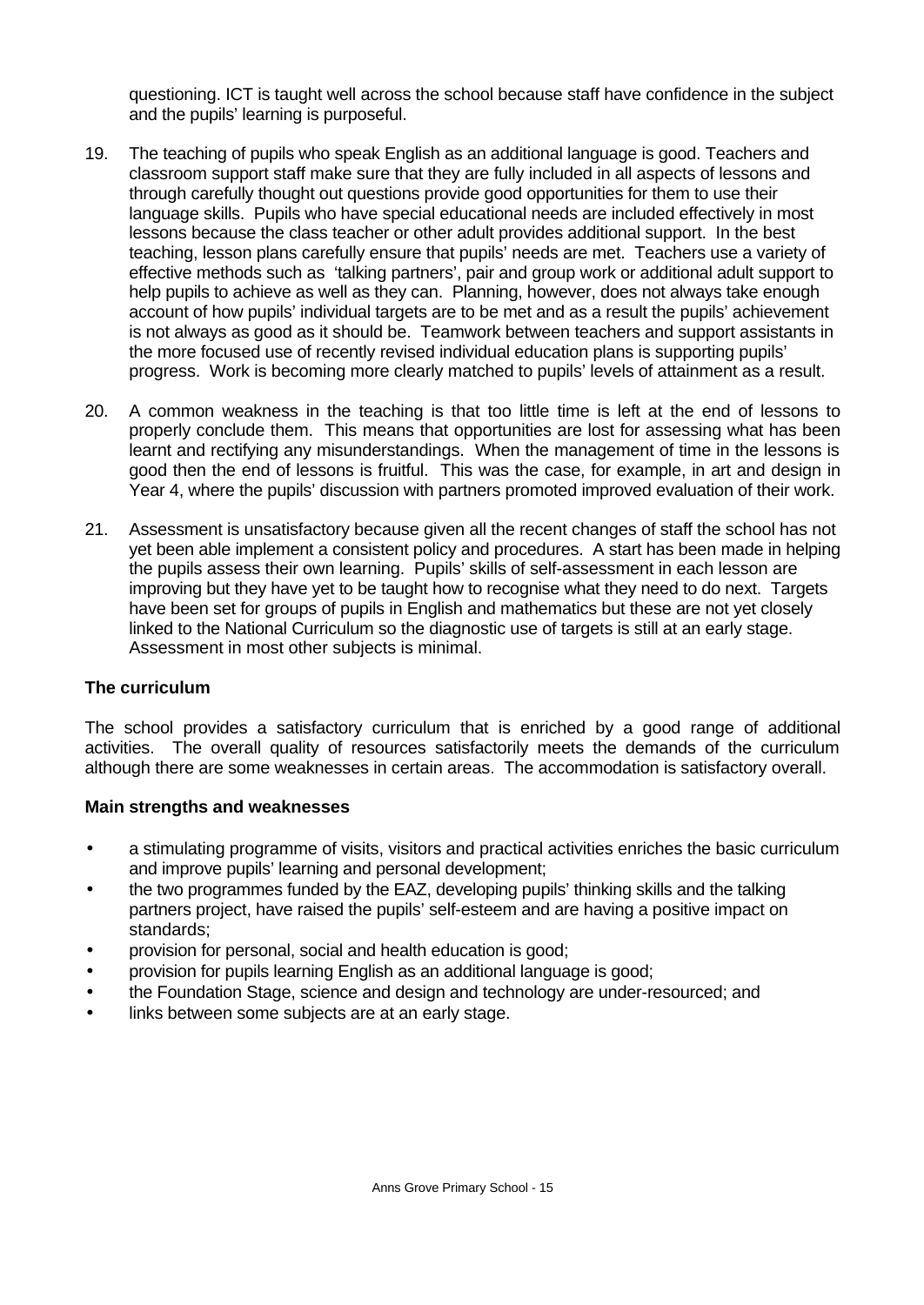- 22. The curriculum for the children in the Foundation Stage is satisfactory overall. Effective planning by the recently appointed co-ordinators has increased the breadth and quality of provision. Organisation is satisfactory overall and good in the mixed nursery and reception classes. The accommodation and resources for outdoor play are unsatisfactory. Whilst appropriate planning is in place there are too few resources for physical development and in the reception class insufficient structured planning for adult interaction. The transition to Year 1 has been enhanced through the provision of structured role play for the pupils in the joint Year 1 and Year 2 classes and the pupils are responding well to this practical approach.
- 23. The school has maintained its provision since the last inspection. The national strategies are implemented soundly. Satisfactory opportunities are provided to use ICT to strengthen and extend the pupils' skills in literacy and numeracy and in learning in other subjects. Skills in science are not as successfully linked to other subjects and as a result the pupils are not adept at connecting their scientific work to everyday use. Links between English and other subjects is satisfactory and provides opportunities for a range of writing though not for pupils to write at length. Because the curricular links are not strong, the pupils lose out on a closer integration of their learning in these subjects and as a result the do not fully appreciate the purpose to the skills they are learning.
- 24. Parents agree that a good range of visits and visitors successfully promotes pupils' interest, learning and enthusiasm for school. Visits include a residential visit to Castleton that makes a valuable contribution to the pupils' personal development as well as extending learning in subjects such as geography and art and design. Visitors include a visiting artist who is working with older pupils on an Islamic mosaic, a poet who worked with all the year groups and people from the local church community. All these visitors help to bring learning to life for the pupils. Extra-curricular activities range from additional help with literacy and mathematics to the successful breakfast club and the lively and popular street dance club.
- 25. The school's involvement with the EAZ has led to the funding of two very successful ventures that are having an impact on the confidence of the pupils and thereby raising their achievement. The projects run side by side and are aimed at developing the thinking skills pupils have by improving their speaking and listening skills enabling them to use a richer vocabulary. By talking through their ideas with a partner they become much more confident in expressing their thoughts and contributing to whole class discussions. Where these opportunities were provided the pupils moved into activities prepared with ideas as to what they needed to do. Pupils in Year 3 had a positive start to the lesson when they discussed the mood and atmosphere created in compositions by famous artists prior to expressing their feelings through paint.
- 26. The school's emphasis on promoting pupils' personal, social and health education and its teaching about the importance of working and living together successfully reflects its values. The school nurse and police officers support the programme of sex and relationship education and pupils learn about keeping safe. Health related issues form a regular part of lessons. Pupils have regular, planned opportunities to develop greater self-awareness and confidence by talking over a wide range of general issues and those they face as part of everyday life. These arrangements successfully encourage pupils' very positive attitudes and very good behaviour.
- 27. The school is sensitive to the needs of individual pupils; teachers and support staff are committed to ensuring that all pupils are involved in all that the school has to offer. Provision for pupils learning English as an additional language is good. These pupils receive good and at times very good support from the classroom assistant and this enables them to succeed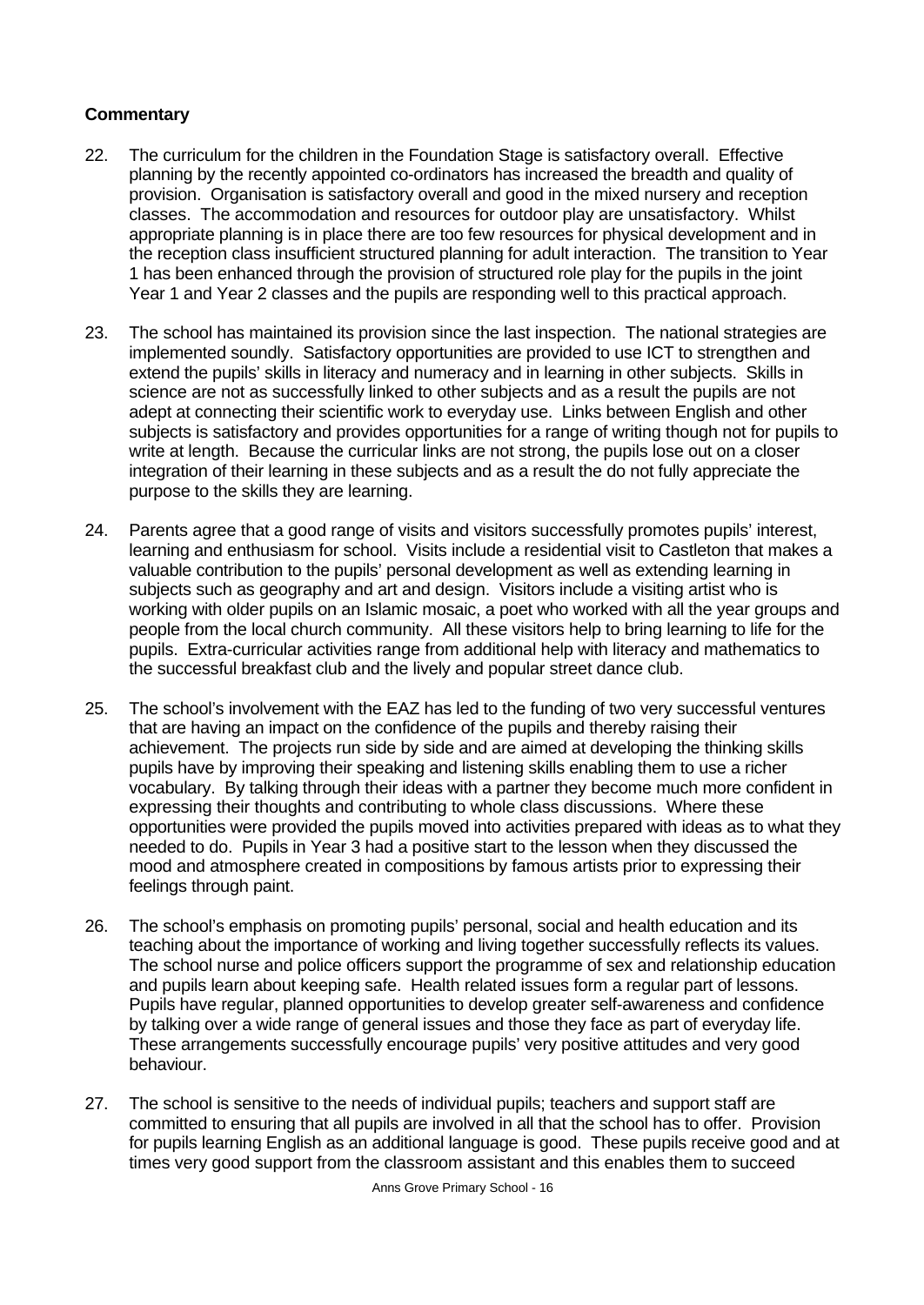alongside others in the class. During discussion they play a full part in putting forward their ideas and this gives them confidence and raises their self-esteem. The use of 'talking partners' helps much in this.

- 28. The provision for pupils who have special educational needs is satisfactory as similarly reported at the last inspection. The school is fully committed to including pupils in all aspects of the curriculum. The current buildings present barriers to those pupils who may have more specific needs but every consideration is given to this. For example, classroom organisation is revised so that pupils can benefit from all the school has to offer.
- 29. In the Foundation Stage resources for outdoor play are unsatisfactory and many of the resources for children to use in the classroom are reaching a time when they need to be upgraded. Similarly, resources for science and for design technology are not plentiful enough to provide the pupils with items of good quality with which to carry out their investigations and make their constructions.

# **Care, guidance and support**

The provision for the pupils' care, welfare and safety has improved since the last inspection and is good. The support, advice and guidance the pupils receive are satisfactory. The school satisfactorily seeks the views of the pupils.

#### **Main strengths and weaknesses**

- the very positive ethos of the school ensures pupils develop in a caring and secure environment;
- the school has effective child protection arrangements;
- the guidance provided on how the pupils can use targets to improve academically is at an early stage:
- pupils have trusting relationships with adults in the school; and
- the school council provides a platform for the views of the pupils to be valued.

#### **Commentary**

30. The parents agree that the school places a high priority on the pupils' care and the pupils can learn and develop knowing that they are in a secure environment. All staff work hard to make the school a welcoming place for pupils. This includes the way in which children are welcomed into the nursery and equally to the pupils joining the school mid-term. Staff show concern and a high level of care for the pupils and the pupils have confidence in the staff and are frequently seen chatting to playground supervisors and midday assistants. The old school buildings, with their many internal stone staircases and the sloping playgrounds, are not conducive to a safe environment and the incidence of minor bumps and bruises is high. However, the school's procedures of always accompanying children as they move about the school and always closely observing them in the play areas helps to make this old accommodation as safe as possible. There is an adequate number of staff trained in first aid and the accident book adequately records incidents. The introduction of the breakfast club has proven to be very popular and has satisfied a recognised need that pupils should be comfortable and healthy and so able to learn more effectively from the start of the school day. The breakfast club has also helped to improve the rate of the pupils' attendance and address lateness. It also allows children that the staff are concerned about to be more closely monitored by the extension of the school day. The school makes good use of other agencies to ensure that pupils with particular problems are given the attention and care they need and Year 6 pupils benefit from programmes to assist them in their transition to secondary school.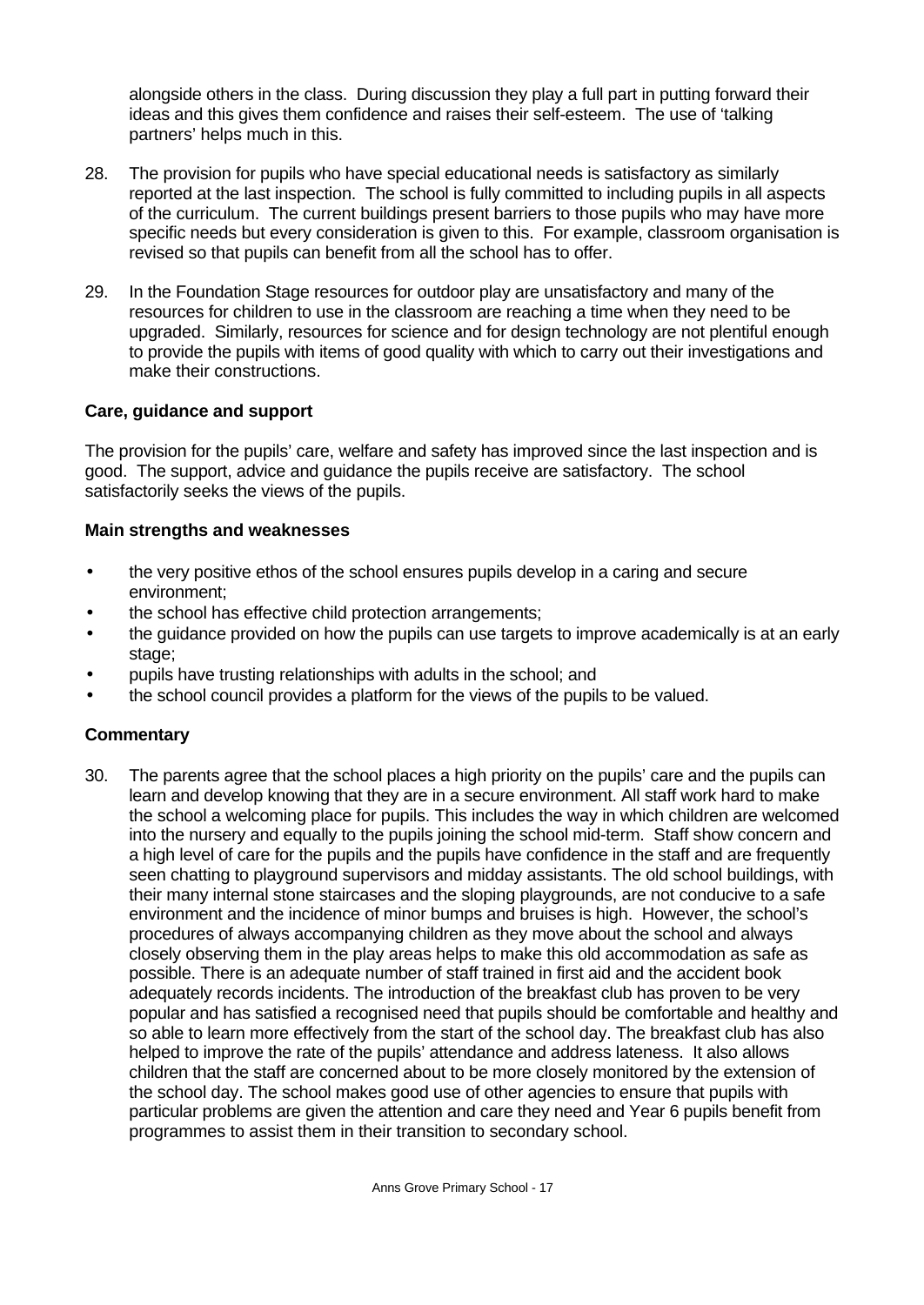- 31. The school's child protection policies are clear and teaching staff have all recently been trained in updated child protection procedures. Other adults in the school are aware of the delicate and sensitive issues involved but may not all have had training. The named child protection officer is readily available so that any concerns can be reported and advice obtained. The school also works with other agencies over child protection issues. Pupils in public care are looked after very well.
- 32. Targets are set for the pupils in English and mathematics but the pupils' involvement in this is minimal. Better involvement is clear in the targeting of improved attendance and behaviour. Effective systems are in place to monitor the progress of pupils who speak English as an additional language and careful watch is kept on how well they are achieving. The high proportion of pupils that join the school during the year are assessed by their new class teacher. The school has not yet developed an overview of standards of attainment on entry to the school from which to judge the pupils' subsequent achievement. Provision for pupils who are gifted or talented is at an early stage and mostly delivered through for opportunities provided by Excellence in Cities. This has included most pupils in Year 5 and Year 6 in presentations of choral speaking with pupils from other primary schools and work with a poet in residence.
- 33. The school's very good ethos promotes relationships that give confidence to pupils who may be otherwise lacking in self-assurance and self-esteem. The staff provide good role models for the pupils and work hard to encourage pupils to try hard; they praise them in their efforts. Relationships between parents, pupils and staff are therefore very good so that pupils are readily able to identify a member of staff they could approach if they have problems in the confidence that they will be dealt with fairly and with sensitivity. The school is welcoming, and the friendly atmosphere as pupils arrive with their parent to start the school day in the nursery and reception classes gives the pupils confidence that they will be treated fairly from very early on in their school life.
- 34. Although the school council is fairly new it has been involved in the design of the playground for the new school building and also developed the system to befriend lonely pupils during playtime. The pupils are gaining in confidence to act independently and are increasingly aware that their views are important to the school and their opinions valued.

# **Partnership with parents, other schools and the community**

The school has good links with the community, which significantly aids the learning and development of the pupils. Links with parents, other schools and colleges are satisfactory.

#### **Main strengths and weaknesses**

- the school has developed strong links to the community that has improved the pupils' learning;
- the school works hard to encourage parents to participate in school life; but
- reports to parents do not provide information on how pupils are progressing in relation to national standards.

#### **Commentary**

Anns Grove Primary School - 18 35. The school has established firm links with the community to the benefit of the pupils and the local community. This is an improvement since the last inspection. The chair of governors and the headteacher are both on the board of important local enterprises which has enabled a close and productive relationship to develop that has benefited the learning and development of pupils and has also enriched the curriculum. The chair of governors ensures that community newsletters always contain news about the school so that residents know about activities in the school. The new school building project has generated a lot of interest and has been used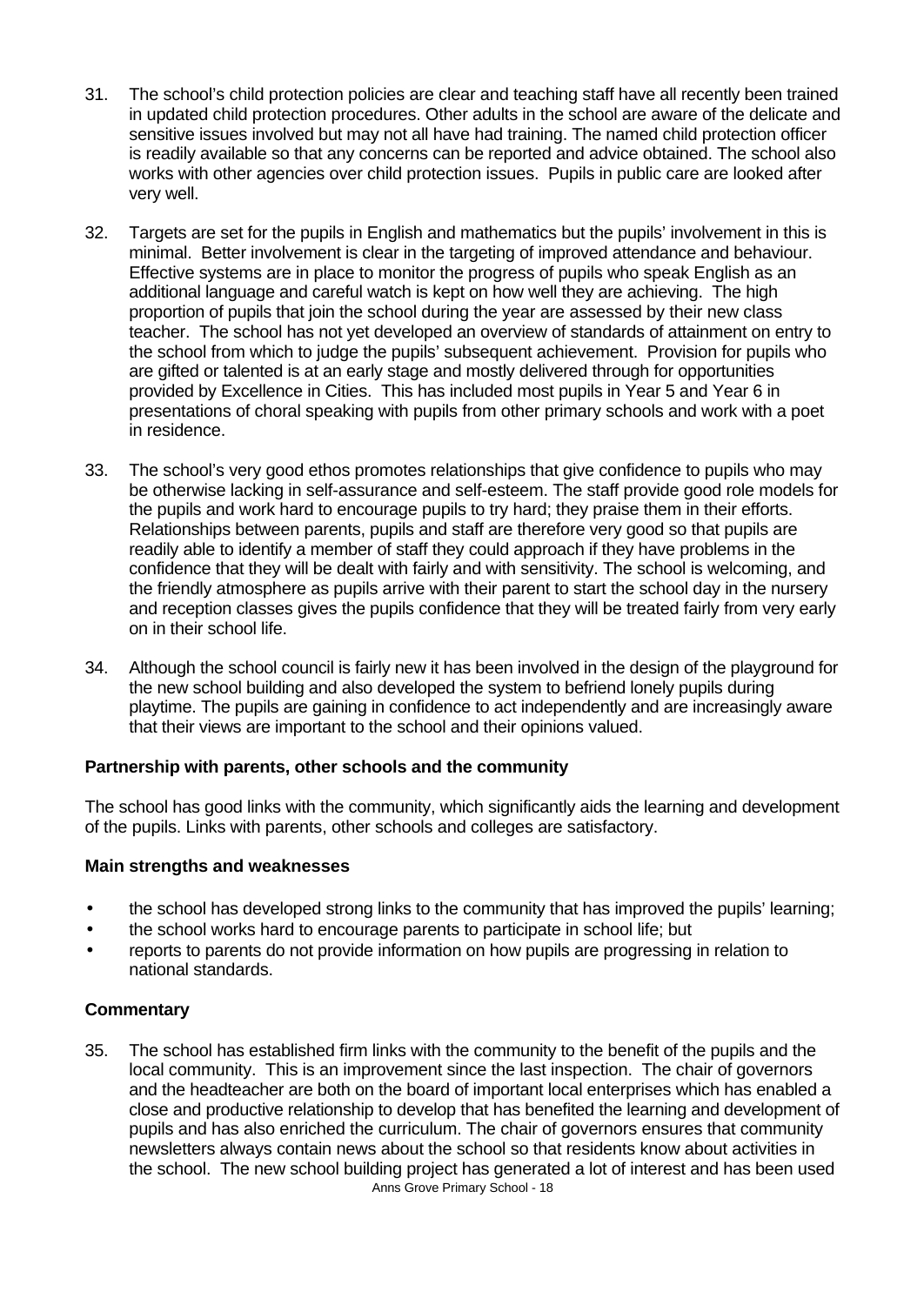well to involve the community in the life of the school. The pupils participate in various community activities including Sheffield's Young Voices concert, Heeley Lantern Festival and the Heeley Festival that attracts over 5,000 people onto the school's field. Visitors from the community help run various projects and after school clubs and the pupils' learning has benefited by their participation in these activities.

- 36. Partnership with parents has improved since the last inspection. Good provision is made for the pupils when they first start the nursery. The school is welcoming to pupils and parents so that as pupils arrive and depart it is normal to see parents and staff engaging in friendly conversation and exchanging information. A half-termly newsletter for parents celebrates the school's successes, informs parents of events and also informs them of new strategies such as the school's healthy fruit tuckshop and friendship week. A thriving parent and teacher association raises considerable funds, has achieved charitable status and regularly holds social events. The school has nearly a full complement of school governors with the parent governors being particularly valuable in canvassing opinions from parents. Parents also participate in the running of the self-funded breakfast club. Even so only a few parents regularly help in school though on recent educational visits parents have been very well represented. The school is using the new building project to involve parents. The architect's plans and drawings in the school hall and parents' room, together with real attempts to canvas parents' opinions, have interested parents in the new school building and are seen by the school as an educational opportunity that will not be repeated. The hard work of the school has resulted in parents having very positive opinions of the school.
- 37. The annual reports that parents receive on their child's learning are informative and give an indication of progress and what the child needs to do to improve. However, they do not give any information on how the child is progressing in relation to national standards. This makes it difficult for parents and carers to know how their child is doing when compared to others.

#### **LEADERSHIP AND MANAGEMENT**

Leadership and management are now satisfactory overall. The good leadership of the headteacher provides a strong focus for the school's improvement. Management and governance are satisfactory.

# **Main strengths and weaknesses**

- effective leadership by the headteacher has raised parents' confidence in the school and its standing in the community;
- major personnel and recruitment issues have been effectively dealt with leaving the school poised and ready for the challenge of improvement and change;
- the governors have a positive influence on the school's improvement
- additional funding is used well to support projects and along with the earlier identification of pupils with special educational needs is being used to benefit pupils effectively;
- the satisfactory support by the new leadership team is in its early stages and has not had time to fully impact on standards; the leadership role of subject leaders is underdeveloped; and
- assessment systems are not yet used well enough to monitor data on standards.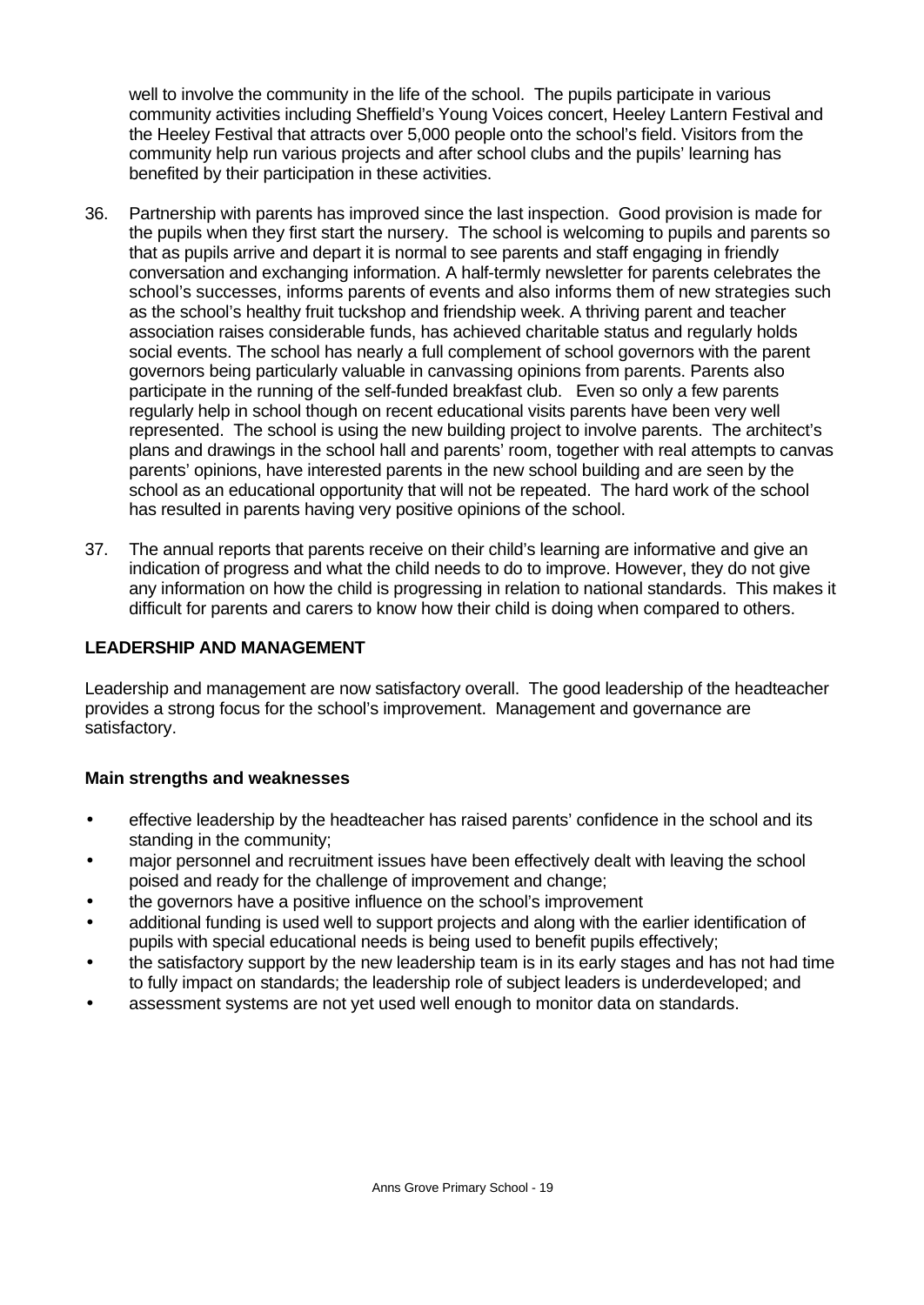#### **Particular aids or barriers to raising achievement, and their impact**

- the headteacher has high aspirations and a great concern for individuals;
- progress has been slowed by staff changes overtime but quickened by recent appointments;
- a falling role has caused some reorganisation of classes;
- the staffing issues and falling roll have brought about a deficit budget.

- 38. The recently reviewed school mission statement and aims embody the telling changes in the culture of the school. The drive to increase pupils' participation and enjoyment in learning is at the heart of the school's aims. At the last inspection the impact of the leadership was unsatisfactory. Now the headteacher provides strong leadership, well supported by the deputy headteacher. Together with the chair of governors, the governing body and the staff are determined to give a major focus to raising standards and achievement in the school. The school is a cohesive unit and parents acknowledge and support the good changes that the new headteacher has quickly brought about including the caring atmosphere in the school and the strengthened links with the community. Together with the recently appointed key staff, and with the support of the governing body, an all-embracing plan for school improvement has focused, for instance, on introducing new systems for increasing attendance, encouraging positive behaviour and giving pupils the opportunity to ' have a voice' in the school. The introduction of an enriched curriculum that interests and excites pupils is slowly bearing fruit, thanks to the recruitment of staff, including key staff motivated to develop their practice, teach well and improve the school. The school recognises there is considerable work to do in raising standards across the school and achievement in particular in the Foundation Stage and in some classes in Years 1 and 2. Strong leadership in these areas provide good role models for teaching and learning and are already bringing about changes, albeit slowly. Rich questioning techniques, target-setting and pupils' self-assessment are strategies amongst others now in place to help raise standards and to help pupils demonstrate what they know more effectively.
- 39. The provision for pupils who speak English as an additional language is managed well and there are good systems in place for supporting these pupils. The management of the provision for pupils with special educational needs is satisfactory. The recent audit and subsequent appointment of a new co-ordinator has resulted in the efficient tightening up of existing procedures. A comprehensive action plan gives a good overview of developments that facilitate the earlier identification of pupils' needs and the involvement of parents in reviewing and supporting their progress. It ensures the joint responsibility of staff in meeting pupils' needs and in writing individual education plans. It also provides a vehicle for rigorous monitoring to check that pupils' needs are being met. Externally funded projects have resulted in the school's successful involvement in initiatives such as Thinking Skills and Talking Partners. In addition, locally based outside agencies provide training and support for staff on special educational needs issues. Both provide good examples of the schools' successful response to the educational inclusion issues identified as a weakness at the last inspection.
- 40. The school improvement plan is a well-planned and comprehensive document. It has been formulated in conjunction with the governing body which is conscious of its accountability and involvement in the process of school improvement. It clearly highlights the progress of initiatives made to date and those to be implemented since the recruitment of new staff, some of whom have only joined the school this term. A good action plan for the development of English is in place. Action plans for mathematics and science are satisfactory but are not sufficiently well linked to the analysis of data. Members of the newly formed leadership team have a shared view of where the school needs to improve and participation in the Leadership Project is helping to develop more effective teamwork. Systems for the assessment and the monitoring of standards are underdeveloped. The school is fully aware of the need to improve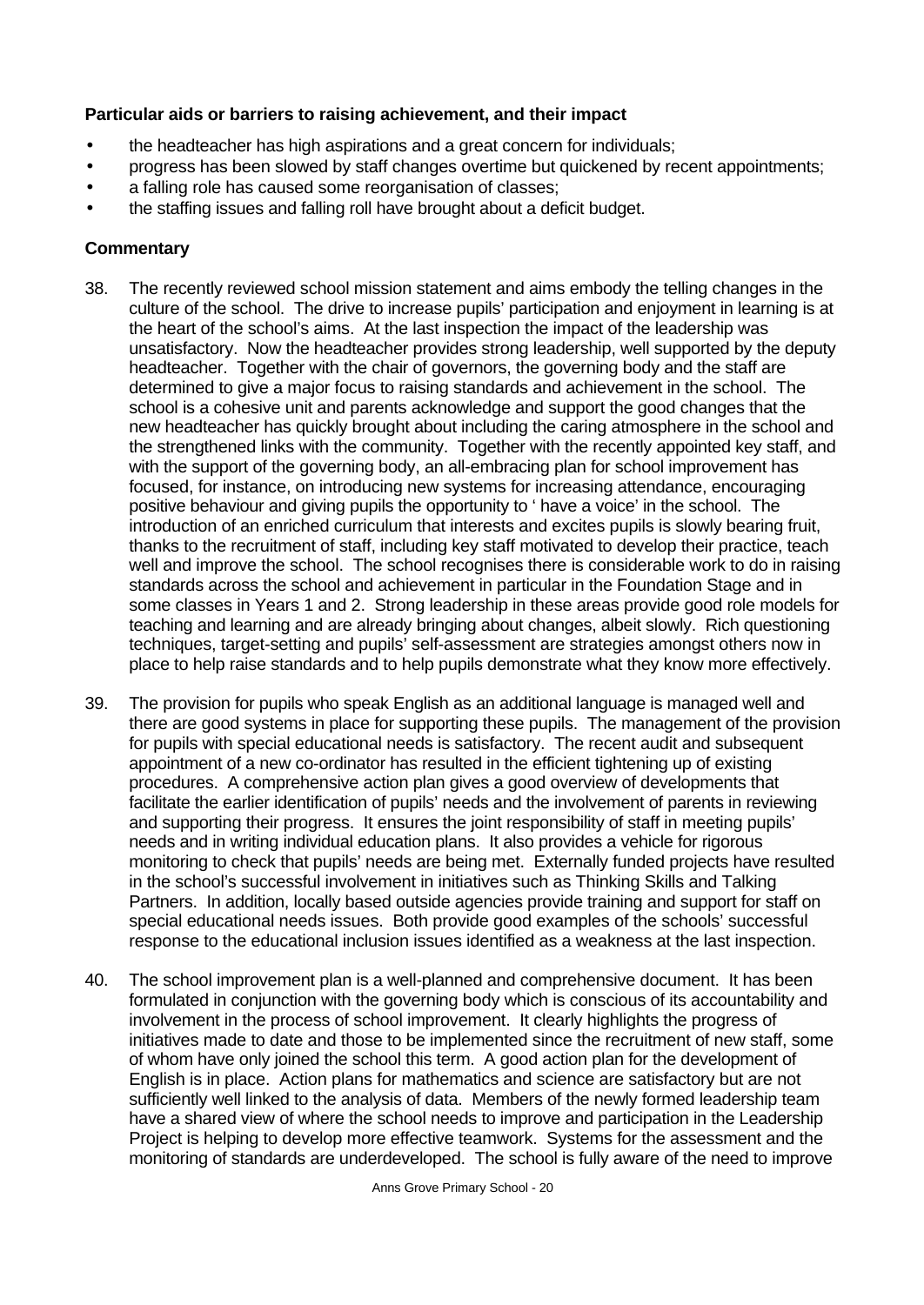the use of data to inform target-setting and planning. There has been an appropriate focus on professional development linked to the school improvement plan to improve standards of achievement and attainment. Key governors have a clear grasp of the financial issues relating to pupil numbers and how this impacts on the school improvement process. There is a threeyear budget plan for the school that addresses this issue so that informed decisions can be made about the use and deployment of resources. With effective support from the local education authority predictions show that the budget deficit brought about by staff absence will be rectified by the time the school moves to the new premises. Clear analysis and astute understanding and management of the complex issues surrounding the past and current school situation have helped to bring about this change.

#### **Financial information**

#### *Financial information for the year April 2003 to March 2004*

| Income and expenditure $(E)$ |         |  | Balances (£)                     |
|------------------------------|---------|--|----------------------------------|
| Total income                 | 823,178 |  | Balance from previous year       |
| Total expenditure            | 868,088 |  | Balance carried forward to the i |
| Expenditure per pupil        | 2,913   |  |                                  |

| Income and expenditure $(E)$ |         | Balances (£)                        |          |
|------------------------------|---------|-------------------------------------|----------|
| Total income                 | 823.178 | Balance from previous year          | 3.950    |
| Total expenditure            | 868,088 | Balance carried forward to the next | - 40.960 |

41. Good provision is made for the induction of staff, and performance management is effective in bringing about improvement. The training needs of support staff who provide invaluable assistance are now being addressed. Literacy and numeracy are managed well and resources have been prioritised to support these essential subjects. Key policies and procedures are in place including, for instance, anti-racism and anti-bullying, whilst the day-today administration is efficient. The principles of 'best value' are satisfactorily applied.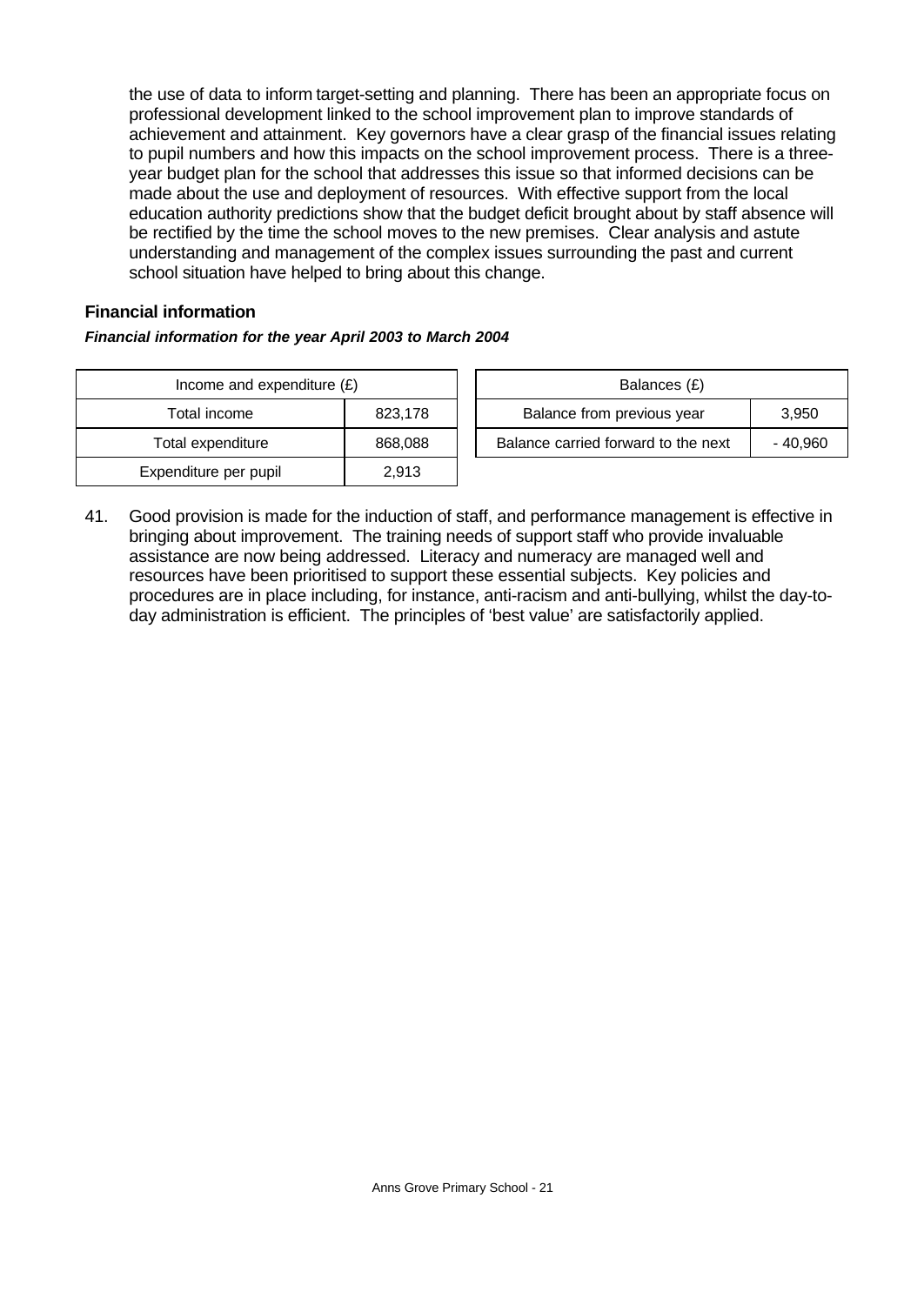# **PART C: THE QUALITY OF EDUCATION IN AREAS OF LEARNING AND SUBJECTS**

# **AREAS OF LEARNING IN THE FOUNDATION STAGE**

The quality of learning for children in the Foundation Stage is satisfactory. Since the last inspection where it was reported as very good the school has undergone considerable changes in personnel and reorganisation due to a falling roll. The nursery and younger reception children are taught together well whilst the majority of the reception children are taught satisfactorily in a separate class. Two new members of staff have very recently joined the mixed nursery and reception class to share the post of leader for the Foundation Stage. They are already working well with the phase leader for Year 1 to improve the transition of the children into Year 1. Children's attainment on entry is on balance well below what is typically expected for their age. A significantly large proportion of children have impoverished communication and language skills.

# **PHYSICAL DEVELOPMENT**

No direct teaching was seen in this area to make a judgement on standards. Planning for outdoor activities is significantly limited by the accommodation. In the joint nursery and reception class the lack of space and sloping yard makes provision of a wide range of experiences very difficult. Staff made the most of the area by planning role-play linked to the current theme of small creatures but opportunities to improve climbing and balancing or to learn to co-operate using wheeled toys are severely limited making the range of activities too narrow. Nevertheless children co-operated sensibly with others because of good adult guidance and support. In the reception class outdoor provision and resources are unsatisfactory although weekly use of the local area and the small hall provides some access to physical activity. Children have sound opportunities to develop their finer control through opportunities to cut, paste, draw and paint.

# **PERSONAL, SOCIAL AND EMOTIONAL DEVELOPMENT**

Provision in personal, social and emotional development is **satisfactory.**

# **Main strengths and weaknesses**

- relationships are good enabling rules and routines to be established early on although children need much guidance from adults;
- planning is thorough; though
- expectations are not always high enough.

#### **Commentary**

42. Children achieve satisfactorily from a low starting point although most are unlikely to attain the goals expected for their age by the time they leave the reception class. The teaching is good in the nursery but satisfactory overall. Children settle well into the nursery because staff encourage parents and carers to become involved. This results in a calm and productive start to the sessions. Staff work well as a team encouraging children to listen, to play together and to make choices. The recent review of planning and assessment practice has led to the reorganisation of the joint nursery and reception class to ensure that children at each level of attainment are catered for well. Children are now introduced to activities in two separate groups. This gives the nursery children more opportunities to develop their confidence in contributing to discussions. It is also helping younger reception children to maintain attention and to work as part of a larger group. Adults work hard to help children by sensitive interventions and this encourages them to listen to each other and take turns in speaking. In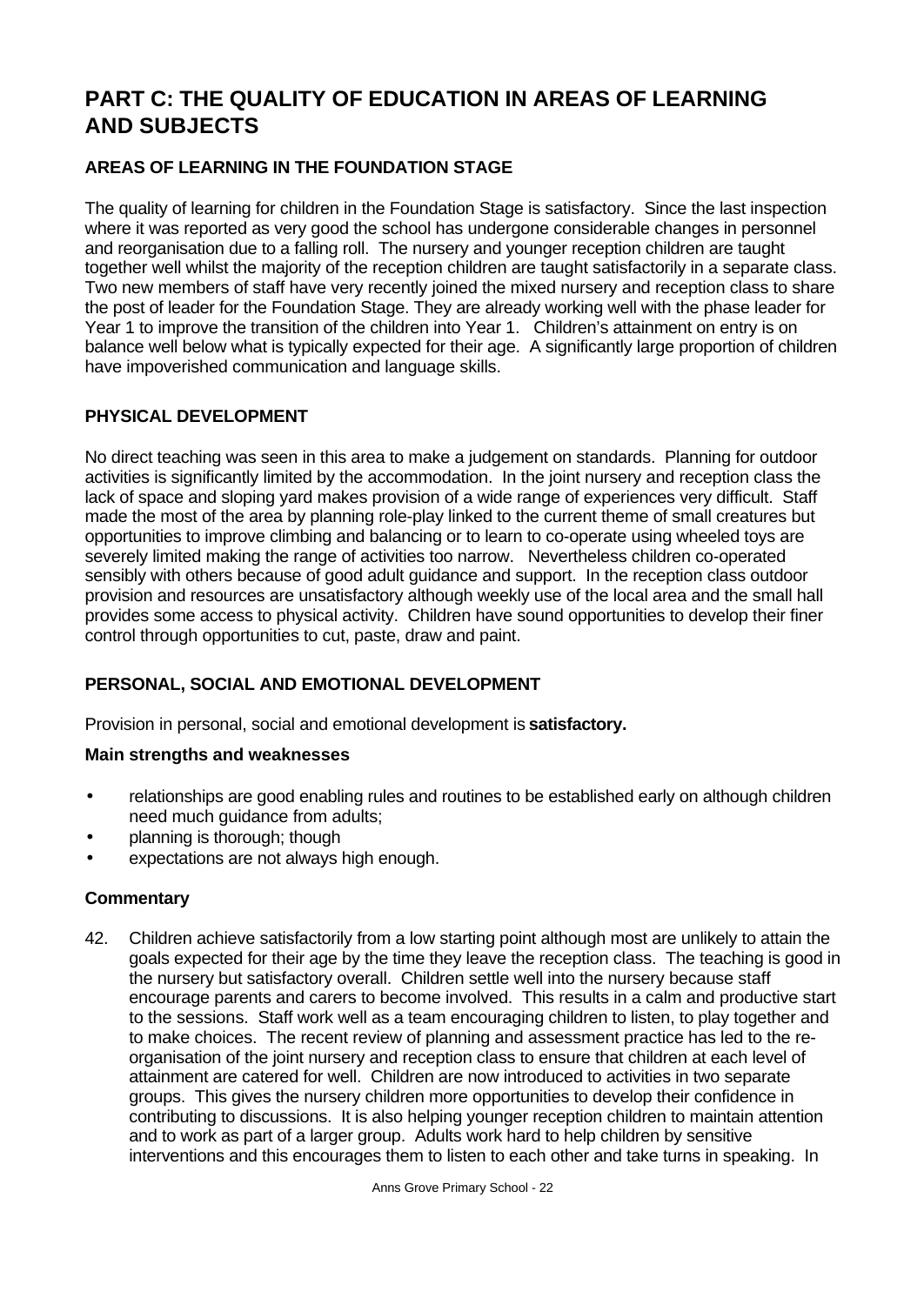the discrete reception class, children need the support of an adult to help them to co-operate and social skills are still immature. For instance in role-play lower attaining children do not readily interact together although higher attaining children carry out tasks independently or socialise in small groups. There are missed opportunities to develop children's independence at snack-time because they take too little responsibility for organising it themselves. Expectations of good listening and concentration have not always been high enough and so many children still need to be reminded about the appropriate attitudes and behaviour when in a large group.

# **COMMUNICATION, LANGUAGE AND LITERACY**

Provision in communication, language and literacy is **satisfactory.**

#### **Main strengths and weaknesses**

- staff in the nursery promote early language development well;
- practical tasks encourage children to develop interest in speaking, listening and writing;
- 'Talking Partners' is helping children to develop confidence in communication; and
- planning for the development of literacy skills is not used rigorously enough.

# **Commentary**

- 43. The overall quality of teaching is satisfactory although only a few children are on course to attain the early learning goals by the end of the year in reception. The majority are at a level well below that typically expected of pupils of their age. Achievement is unsatisfactory overtime due to staff changes and also because learning experiences in the reception class are not always sufficiently well structured to maximise the development of literacy skills in all the areas of learning. They do not always build sufficiently well on prior experiences in the nursery and so progress is slowed. Introductions to activities and tasks are used effectively in the mixed nursery and reception class to develop speaking and listening skills. Children are placed in small groups so that they have good opportunities to learn to listen attentively. Nursery children were responsive and interested when the nursery nurse introduced the theme of small creatures but much nodding of heads and one-word answers greeted her lively commentary. Adults work with and alongside children to encourage the development of new vocabulary and its use. Recent changes in planning provide for well-structured purposeful teaching based on a good understanding of children's individual needs and linked to the development of basic skills. The revision of assessment procedures is leading to more specific observations of children's progress so that work is becoming more carefully matched to individual children's needs.
- 44. Teaching is satisfactory overall in the discrete reception class although too few children show good development of emerging letter formation and simple spelling by the end of the reception year. Here the planning is not always used rigorously enough to structure or link opportunities for speaking, listening, reading and writing in each area of learning. When practical tasks are well thought out children's interest and motivation in learning was increased and they eagerly tried to write independently. The recent introduction of 'talking partners' for small groups of children plus an additional trained adult to work with children with very specific language needs is contributing well to individual children's achievement. Books are not taken home regularly enough for parents to fully support their children's work at home.

#### **MATHEMATICAL DEVELOPMENT**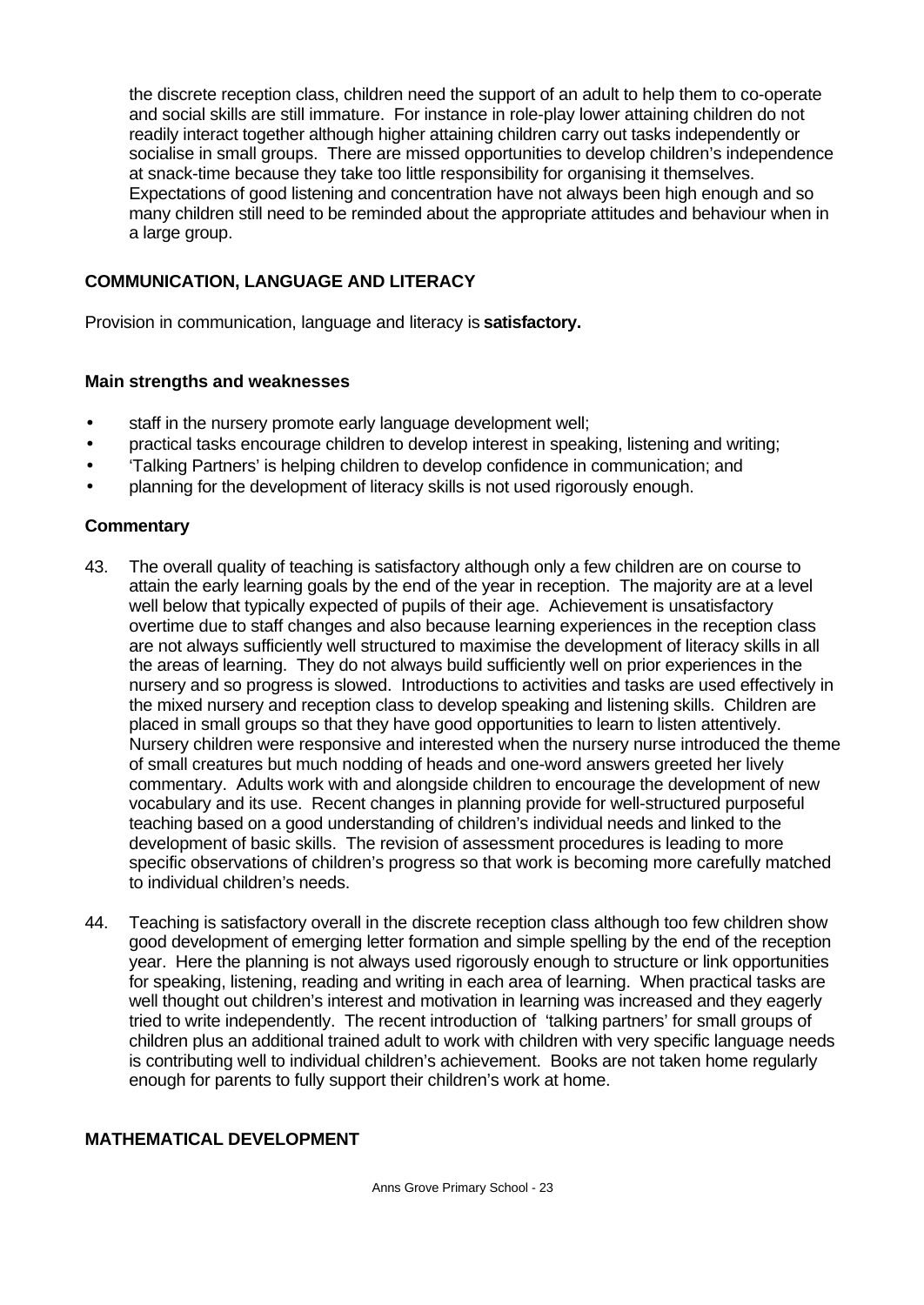Provision in mathematical development is **satisfactory**

#### **Main strengths and weaknesses**

- children respond well when activities are planned to focus on purposeful early mathematical development;
- effective questioning is matched well to the pupils' needs;
- the impact of whole class teaching is sometimes lost when planning does not extend experiences further; and
- continuous provision is not planned well enough to support learning.

#### **Commentary**

- 45. Children enter the nursery with little mathematical language and need many reminders to look and listen carefully during simple practical tasks. The quality of teaching and learning in the joint nursery and reception class is good because resources are well prepared and carefully matched to the children's level of development. The teachers use day-to-day assessment effectively by the use of lively questioning well matched to the children's needs. Higher attaining reception aged children have a well below average level of understanding of mathematical vocabulary but made good gains in understanding numbers smaller than five. The teacher encouraged them to answer in sentences but average and below average children only responded with one or two word answers. Firm teaching and activities that promote a smart approach harness children's energy although they need constant reminders to concentrate. In the nursery, two nursery nurses work well as a team. Each is well capable of taking responsibility for group teaching but at times one may be under deployed. This is the case, for example, when one takes a supporting role rather than having a group of their own to provide more opportunities for the pupils to contribute orally.
- 46. Over time, the lack of assessment and well-matched provision has led to underachievement in the reception class. Whilst teaching is satisfactory it lacks urgency and rigour. For instance, a practical counting task lost impetus because the children were not well versed in listening in a large group. The provision includes opportunities for the pupils to work practically, for example, in sand and water to improve their understanding of measure and planning in areas of continuous provision is a recent improvement and has yet to be fine-tuned to ensure that children have plenty of reinforcement of the key mathematical objectives taught.

# **KNOWLEDGE AND UNDERSTANDING OF THE WORLD**

Provision in knowledge and understanding of the world is **satisfactory.**

#### **Main strengths and weaknesses**

- practical activities encourage exploration and observation;
- interesting themes and topics enhance this area of learning; and
- limitations in outdoor accommodation adversely affects the provision.

#### **Commentary**

Anns Grove Primary School - 24 47. The quality of teaching is satisfactory. The choice of themes and topics is planned carefully to increase children's knowledge, skills and understanding in this area of learning. Planning ensures that children have a sound range of first-hand experiences that encourage exploration and observation. The children's achievement is unsatisfactory overall; the lack of suitable outdoor space restricts this provision significantly though the adults in the nursery make the most of what they have by setting up an inviting role-play area 'the garden centre' where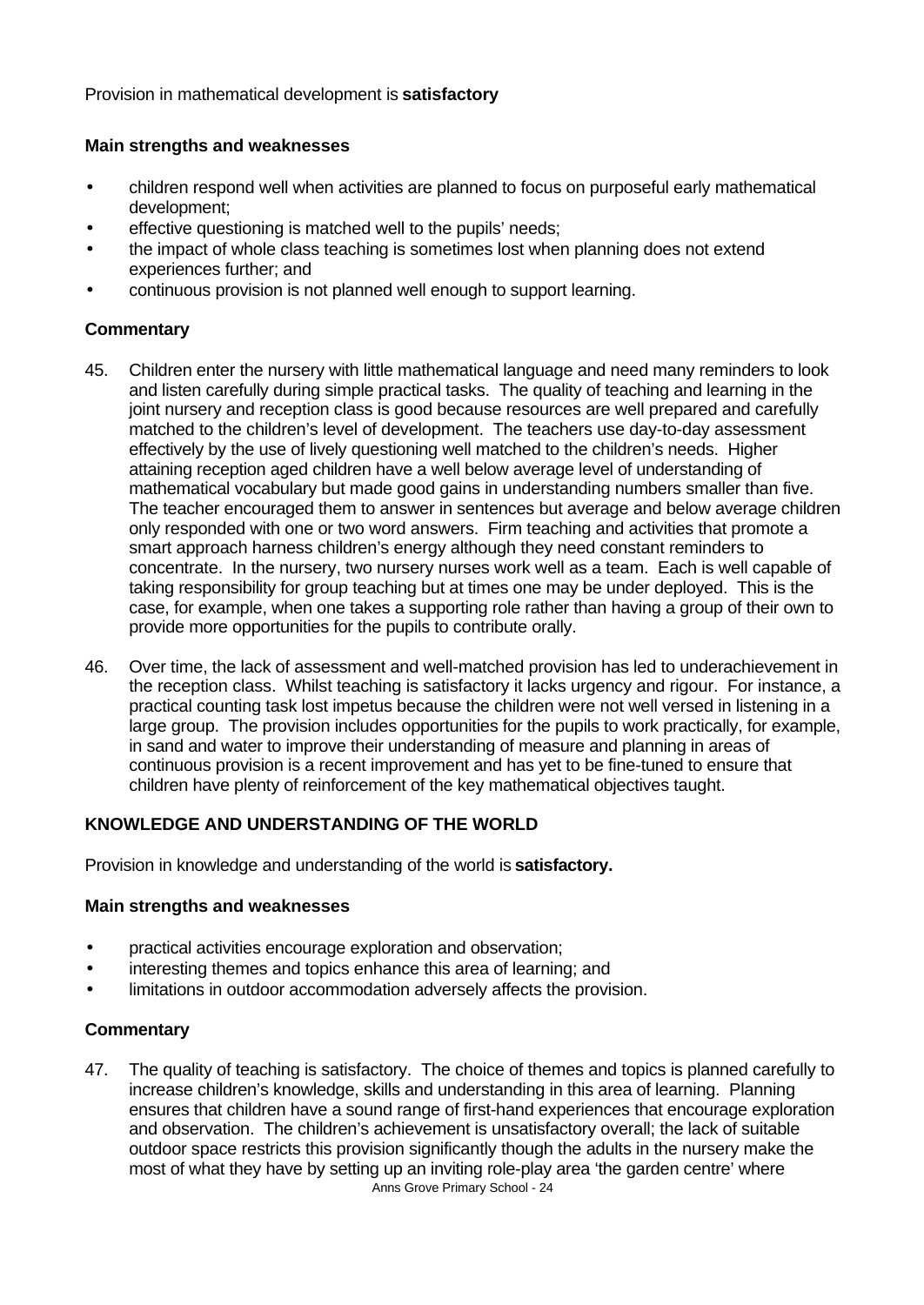children with support take turns to be the shop assistant and learn to communicate with customers. Nursery children were effectively encouraged to observe and talk about living creatures in the introduction to an activity linked to their scientific study. This was linked well with an activity outdoors where excited children found worms in the soil and made immature marks to record their discoveries. Literacy and numeracy were included well in this activity where children increased their understanding of writing and counting skills. Photographic evidence shows that children in the reception class with adult support planted seeds and learned about growth whilst others drew butterflies using a computer software program.

#### **CREATIVE DEVELOPMENT**

Provision in creative development is **satisfactory**

#### **Main strengths and weaknesses**

- children enjoy painting and with adult support persevere with tasks;
- children are given time to express their ideas; though
- attention is not always given to teaching precise skills in painting.

#### **Commentary**

48. Creative experiences often linked to themes are well planned and this means that the children achieve satisfactorily. Teaching in this area of learning is satisfactory overall. Children have opportunities to express themselves using paint, paper, glue and a variety of reclaimed materials. Adults often help them to make choices as they work such as how to create a game or story and adults are on hand to offer support with developing and extending play. In the reception class effective links were made with the study of snails as groups of children used a variety of materials to paint and draw snails. On this occasion planning carefully incorporated good opportunities to discuss shape and texture for instance and children benefited from focussed intervention when learning how to observe the shape of a snail shell and to mix paints. Good opportunities were planned for the development of speaking and listening at the end of the lesson. Children with much sensitive support from the teacher and the teaching assistant talked about their work. Children were eager to share their ideas but had to be reminded frequently about taking turns and listening to others. Children achieved satisfactorily. On the other hand when pupils were painting patterns from ready mixed paint they had little or no guidance on how to gain fluency in controlling the brush and paint. This reflects the lack of structure in self-chosen activities.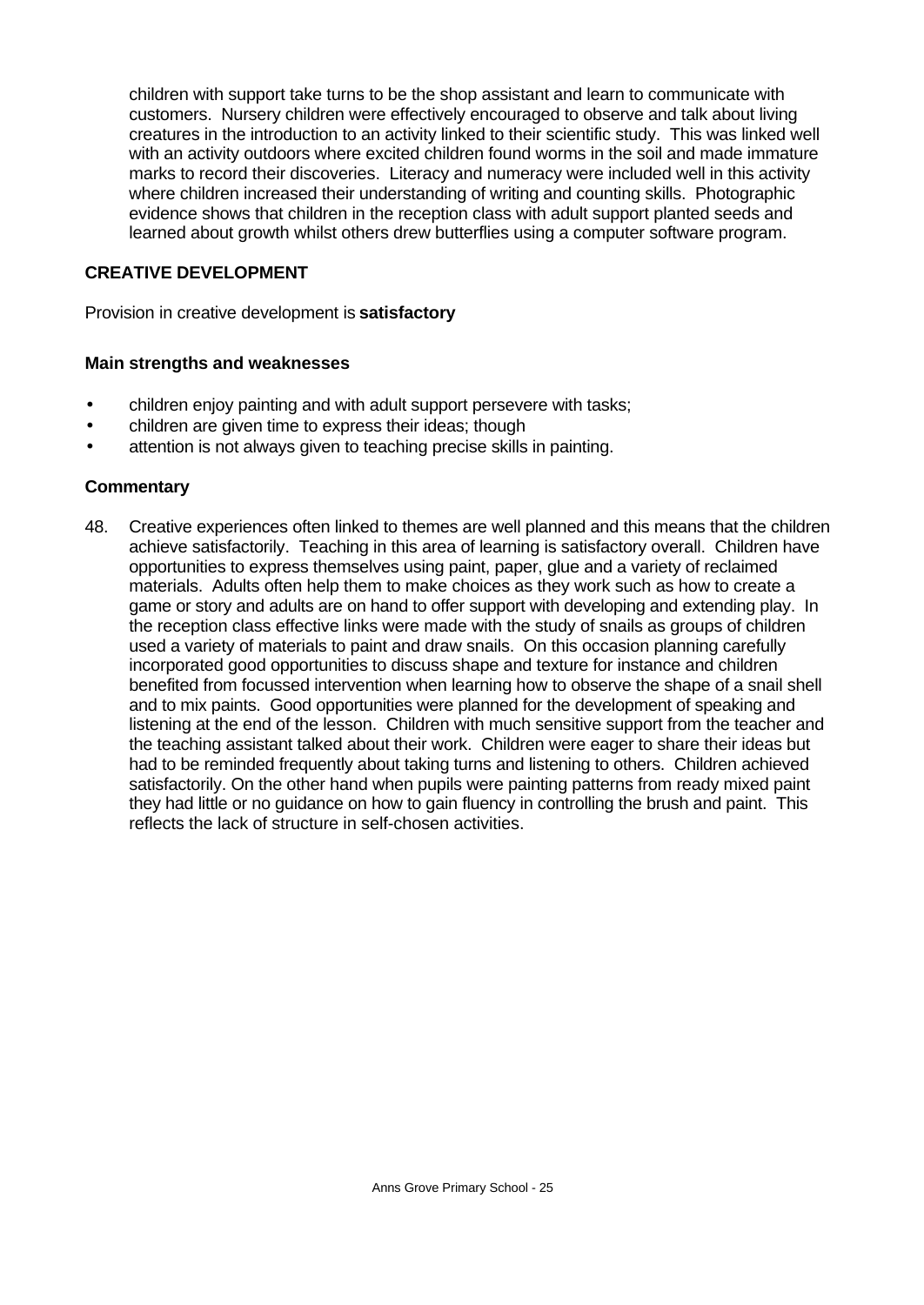#### **SUBJECTS IN KEY STAGES 1 and 2**

# **ENGLISH**

Provision in English is **satisfactory**

#### **Main strengths and weaknesses**

- the pupils' attainment declined after the last inspection but is now improving;
- teachers use their good subject knowledge to plan lessons that interest and motivate the pupils, but assessment is unsatisfactory;
- reading is the strongest aspect of English;
- teachers take great care to value the work the pupils produce; and
- skills in writing and are well below average. The pupils in Year 2 have well below average skills at speaking but by the end of Year 6 standards are below average.

- 49. Current standards are lower than they were at the time of the last inspection. A major factor in this has been the considerable staffing difficulties the school has faced and the well below average level of attainment on entry. In the national tests of 2003 the pupils' attainment at the end of Year 2 was below the national average in reading and well below in writing. By the time pupils had reached Year 6 the school's results in English were well below the national average. Pupils do better in reading than in writing, where weak speaking and pronunciation inhibit pupils' progress. The standards are rising although in the short-term they are likely to remain well below average as too few pupils achieve high levels.
- 50. The pupils' achievement is satisfactory across the school now though overtime there have been gaps in the pupils' learning brought about by the many changes of staff. This has adversely affected a rise in standards. Teaching and learning are satisfactory in Years 1 and 2 and now good in Years 3 to 6. Based on a good knowledge of the subject, teachers plan lessons that are imaginative and often come up with appealing projects that interest and motivate the pupils to want to learn. Pupils in Year 6 have produced some well thought out and highly emotive pieces of writing about growing up and moving on. In this work they assume the role of an agony aunt, responding to letters from pupils of their own age. By relating the work to the experiences of the pupils it gives then confidence and makes the work relevant. The quality of teaching throughout the school is enhanced by the warm and pleasant relationships teachers have with the pupils; this leads to very positive attitudes to learning.
- 51. Although standards in reading are below the national average, the achievement pupils make in this aspect of English is good when compared with their low starting point. Pupils in Year 6 have a very positive attitude to reading and have developed a love of books of all kinds. They can identify their favourite authors and books and read with good expression and understanding. The school makes sure that reading has a purpose beyond the classroom and the older pupils take part in the Sheffield book awards by reviewing books from a range of authors and thereby being part of the judging panel. Particular times are set aside for guided reading and this is lifting the standards.
- Anns Grove Primary School 26 52. As part of the drive to raise standards, teachers give all aspects of the subject a very high priority, both in displays throughout the classrooms and the school as a whole and through praise and reward. In the main hall there are very good displays of poems written by the pupils, reviews of books and pieces of writing on pollution. In Year 1 and Year 2 displays are neatly labelled with clear and neat words to encourage pupils to read them and learn new words. Pupils in Year 3 have an excellent display of poems about Anns Grove School and the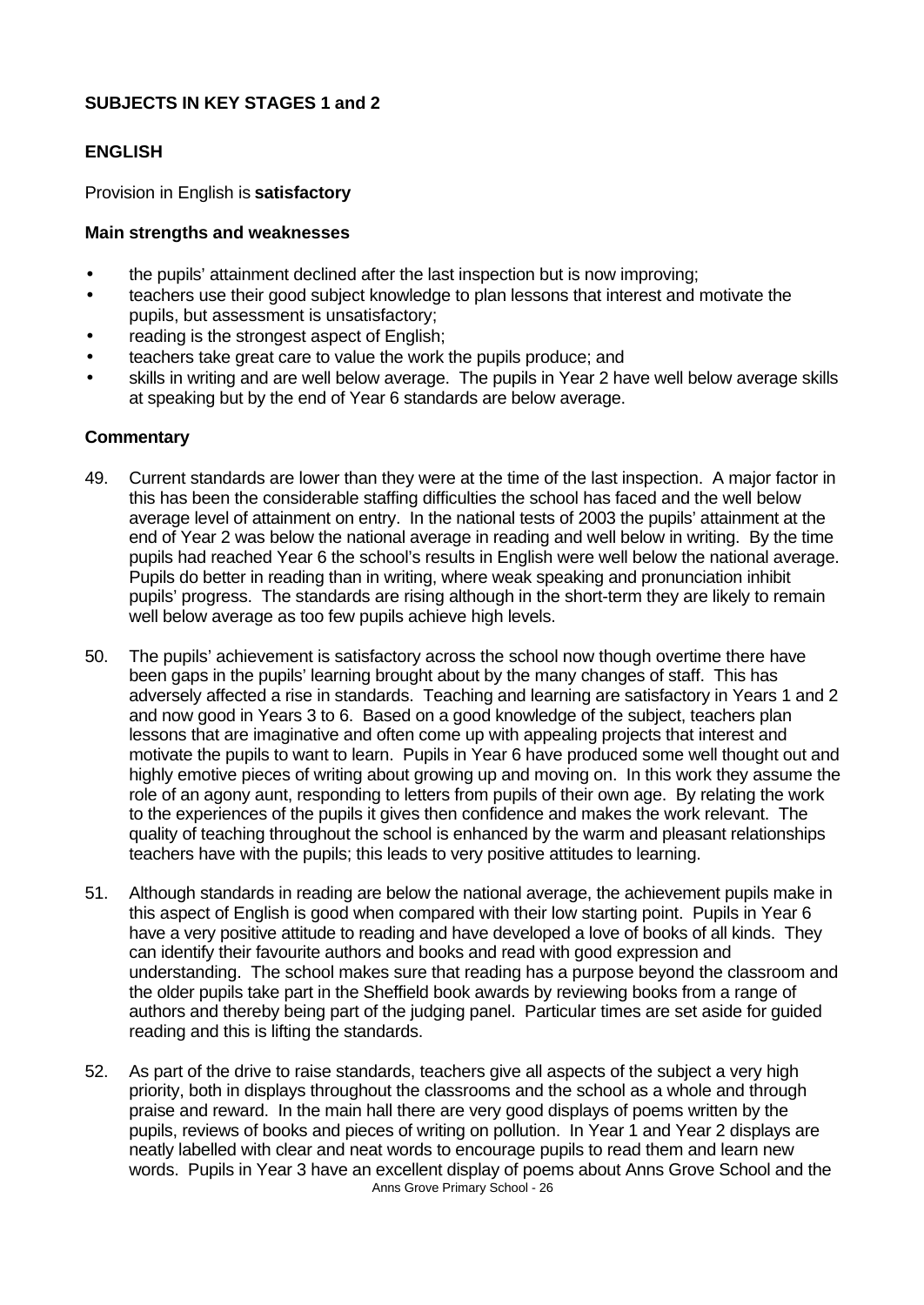pupils are keen to point out the work they have done. By taking this care to celebrate what the pupils have done staff are increasing the self-esteem of the pupils and this is bringing about improvement in their work.

53. By the time pupils are in Year 2 and in Year 6, standards in all aspects of writing are well below the national average. Though the teaching is satisfactory writing is restricted by the curriculum. Writing is limited in its range; insufficient opportunities are created for extended writing in other subjects and the quality of the pupils' handwriting is unsatisfactory. The school is very well aware of the need to improve all these aspects and has put in place strategies to bring about a rise in standards. Indeed, it is very apparent that improvement is already taking place. The school recognises that without spoken language the pupils have nothing to draw on when coming to write, therefore, there needed to be a major emphasis on improving speaking and listening. The 'talking partners' project funded by the EAZ was aimed at doing just that and it is having a high success rate in encouraging confident talking between pupils. This way of working helps pupils learning English as an additional language and provides sound support for those pupils who have special educational needs. As a means of raising the confidence of pupils in writing, draft books are being introduced, where pupils can try out ideas without being intimidated by getting the correct spelling or the appropriate punctuation. In every lesson pupils are given the opportunity to develop speaking and listening skills through skilful discussion and questioning. The Year 6 pupils as a group show how much progress they have made as they chat away very confidently about their work. The subject leader is new to post and though no overall judgement is made on the quality of leadership and management, a good start has been made in analysing the strengths and areas to develop in English. Assessment is inconsistent and not yet sufficiently well supporting the lesson planning.

# **Language and literacy across the curriculum**

54. Though literacy skills are well below average they are developed satisfactorily in other subjects. Particularly good links are forged through the use of computers. Writing is used to record scientific investigations and educational visits in history and geography, for example, though times when the pupils can write at length have yet to be built into the curriculum.

# **MATHEMATICS**

Provision in mathematics is **satisfactory**

# **Main strengths and weaknesses**

- standards, though well below average, are rising albeit slowly as a result of good teaching;
- clear learning objectives and success criteria encourage pupils to assess their own achievement in lessons;
- additional adult support is used well to support pupils with specific needs;
- progress in developing problem solving is satisfactory overall but is underdeveloped in Years 1 and 2;
- target setting is not sufficiently well linked to tracking the progress of the pupils; and
- insufficient rigour is applied to the teaching of mathematics in Year 1 and Year 2.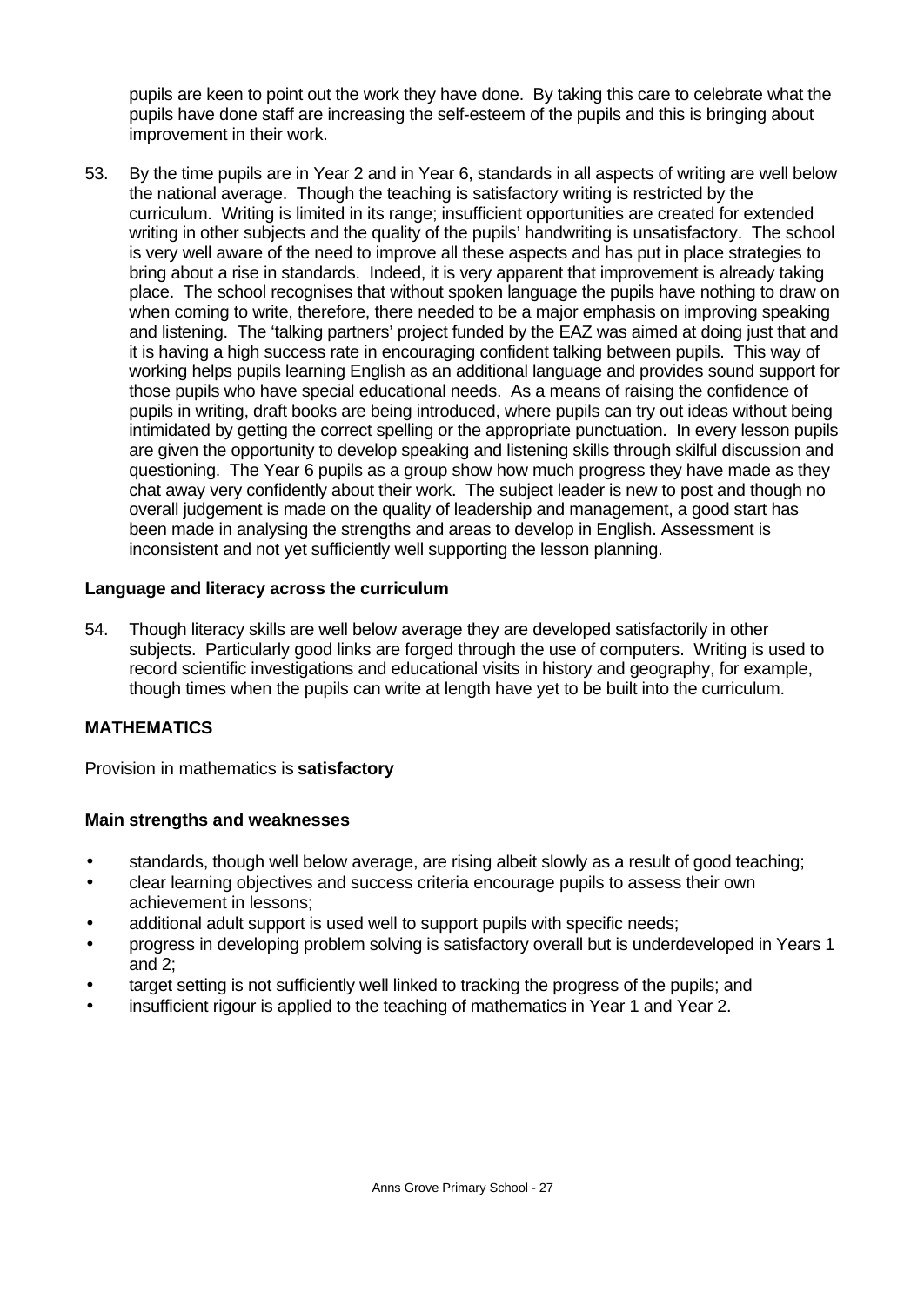- 55. Standards in mathematics are well below average at Year 6 as they were in the national test in 2003. This is despite the hard work and extra support given to the pupils resulting in a slight rise in pupils' achieving the expected level and above. This is due to a combination of factors not least the lower levels of attainment of the pupils joining the school during Year 6 and the proportion of pupils who have special educational needs. Furthermore, many changes in staffing over the recent years has adversely effected the pupils' achievement overtime. When compared with similar schools standards were too low.
- 56. In Year 2 the pupils' achievement overtime has been unsatisfactory due to lack of consistency in teaching because of staff illness. This has prevented standards from rising. Presently achievement and teaching are satisfactory overall in the three mixed Year 1 and 2 classes but there are inconsistencies in its quality leading at times to insufficient challenge for the higher attainers. A lack of rigour and pace means that pupils do not always complete enough work in lessons for example and this still leads to some unsatisfactory achievement. There is an obvious weakness overall in the pupils' ability to identify number processes and apply them to solve problems for instance. Teachers mark pupils' work consistently but rarely give pointers for improvement and insufficient use is made of time at the beginning and end of lessons to assess and check the pupils' understanding.
- 57. Pupils' achievement is sound in Year 3 to Year 6 overall given the past problems in the continuity of their teaching which has left some gaps in their knowledge of mathematics. However, effective initiatives are beginning to show an improving picture. This is because there is more consistently good teaching and learning in Years 3 to 6 for instance where teachers take a good account of the structure of the national guidelines for numeracy. Teachers plan clear learning objectives and success criteria so that pupils understand what they are to learn. Self-assessment is used effectively at the end of a lesson to help pupils to judge how their knowledge has improved. A brisk start to a good Year 3 lesson challenged pupils to complete mental calculations. Very good relationships, effective use of pair work and skilled support for pupils with special educational needs meant that no time was wasted and pupils worked quickly and confidently and consequently achieved well. In Year 4 pupils achieved well because the teacher's good use of questions and clear explanations helped pupils to listen carefully and work diligently. Effective planning ensures good organisation so that lessons run smoothly and work closely matches the differing needs of the pupils including those who are learning English as an additional language. Both lessons included good opportunities to carry out mathematical investigations. Teachers place a good emphasis on the correct use of mathematical language and provide encouragement to help pupils explain how they work out their answers. Teachers assess pupils' work effectively throughout the lessons so that they understand what they are doing and how they can improve. In year groups where there are a number of classes, joint planning ensures that all pupils receive similar mathematical experiences and the use of 'talking partners' is effective in helping pupils to develop their thinking and use of technical vocabulary. This consistent approach to teaching and learning is not yet as well established in Years 1 and 2. In the best lessons expectations are high, skills are taught systematically and pupils' books show much more work. Practical activities such as role-play support the lesson objectives very well and a good use of literacy encourages interest and enthusiasm for the development of problem-solving skills. Very good deployment of teaching assistants and exciting challenges leads to the pupils making much better gains. In general younger pupils have positive attitudes to mathematics although in some classes they are too passive.
- 58. The subject is satisfactorily led and managed. Whilst targets are set they are too broad to support pupils' individual progress and are insufficiently well linked to the pupils' levels of attainment. The analysis of the school's test results is continuous and this has yet to fully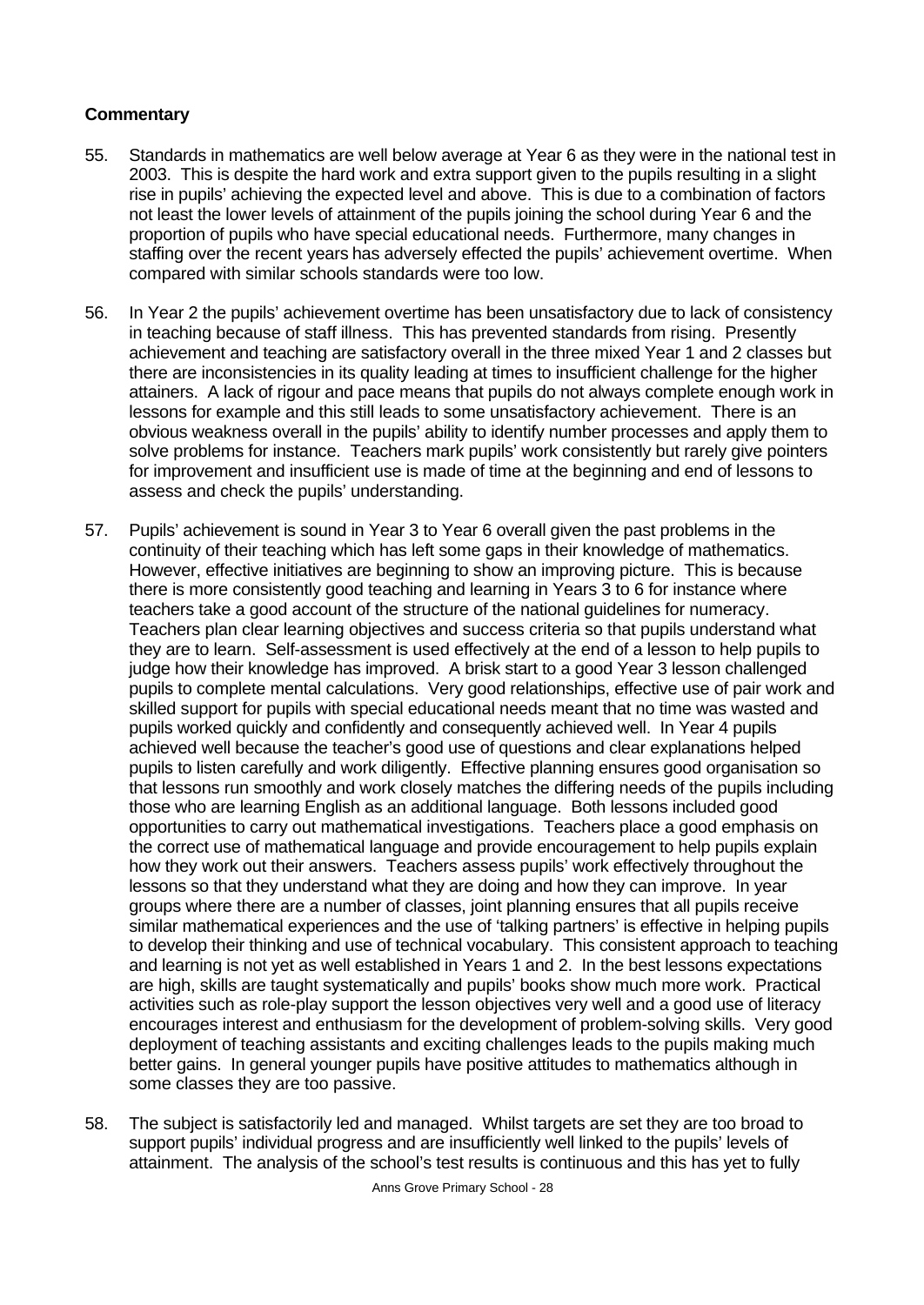impact on the raising of standards. Some monitoring and evaluation has taken place hence the recent introduction of such strategies as 'talking partners' and pupil self-assessment that contribute to the improving picture in mathematics. The current action plan gives a sound steer to the continuing improvements needed to raise standards though this is not linked precisely enough to the tracking of progress from one-year group to the next. Regular monitoring of the quality of teaching and of pupils' work has yet to be established. The assessment strategies are underdeveloped and unsatisfactory.

#### **Mathematics across the curriculum**

59. Mathematics plays a satisfactory role in the support of other subjects. There are some good links with information and communication technology where lessons are planned to develop investigative skills and help pupils to understand graphs and charts. Opportunities to use graphs and tables occur in science and geography although opportunities to develop numeracy generally are not planned in a systematic way and so opportunities are lost to raise the well below average standards in mathematics.

# **SCIENCE**

Provision in science is **satisfactory**

# **Main strengths and weaknesses**

- standards are well below average though the quality of teaching is recently very good and is improving the rate of the pupils' progress;
- the use of practical tasks engages the pupils' interest very well though they have a low understanding of the application of science to everyday life;
- the pupils' use of scientific vocabulary is a weakness;
- science contributes well to the pupils' spirituality;
- assessment and resources are unsatisfactory.

- 60. Standards have fallen since the last inspection and are well below average. The pupils' attainment is lower by the end of Year 6 than in the previous two years with too few pupils reaching the expected level. This is in part because of a lack of continuity in teaching but also because of the high proportion of pupils with special educational needs and a high proportion of pupils who have joined the school toward the end of their primary education. When compared to similar schools in the national tests in 2003 the results from Anns Grove show pupils to be below average nationally and in comparison to similar schools well below average. Importantly, by the end of Year 6, the pupils' achievement is now satisfactory.
- 61. The school has recently struck the right curricular balance by a very clear focus on the pupils' using and applying their knowledge through practical applications. This has engendered a thoughtful approach to problem solving by the pupils and a quest for knowledge, which is met very well through the very good teaching and learning in Year 3 to Year 6. Nonetheless the older pupils have gaps in their knowledge where in the past they have not retained the detail of their studies and therefore at times have too little information to draw on. When pupils in Year 4 and 6 experimented and investigated simple circuits and planning investigations respectively their work was slowed down because they had not always got the knowledge of previous learning at their finger tips to draw on and apply. The teachers have to spend much time helping the pupils to catch up on their studies. In Years 1 and 2, the pupils are achieving satisfactorily or better in lessons and this is addressing the gaps in their work over time. An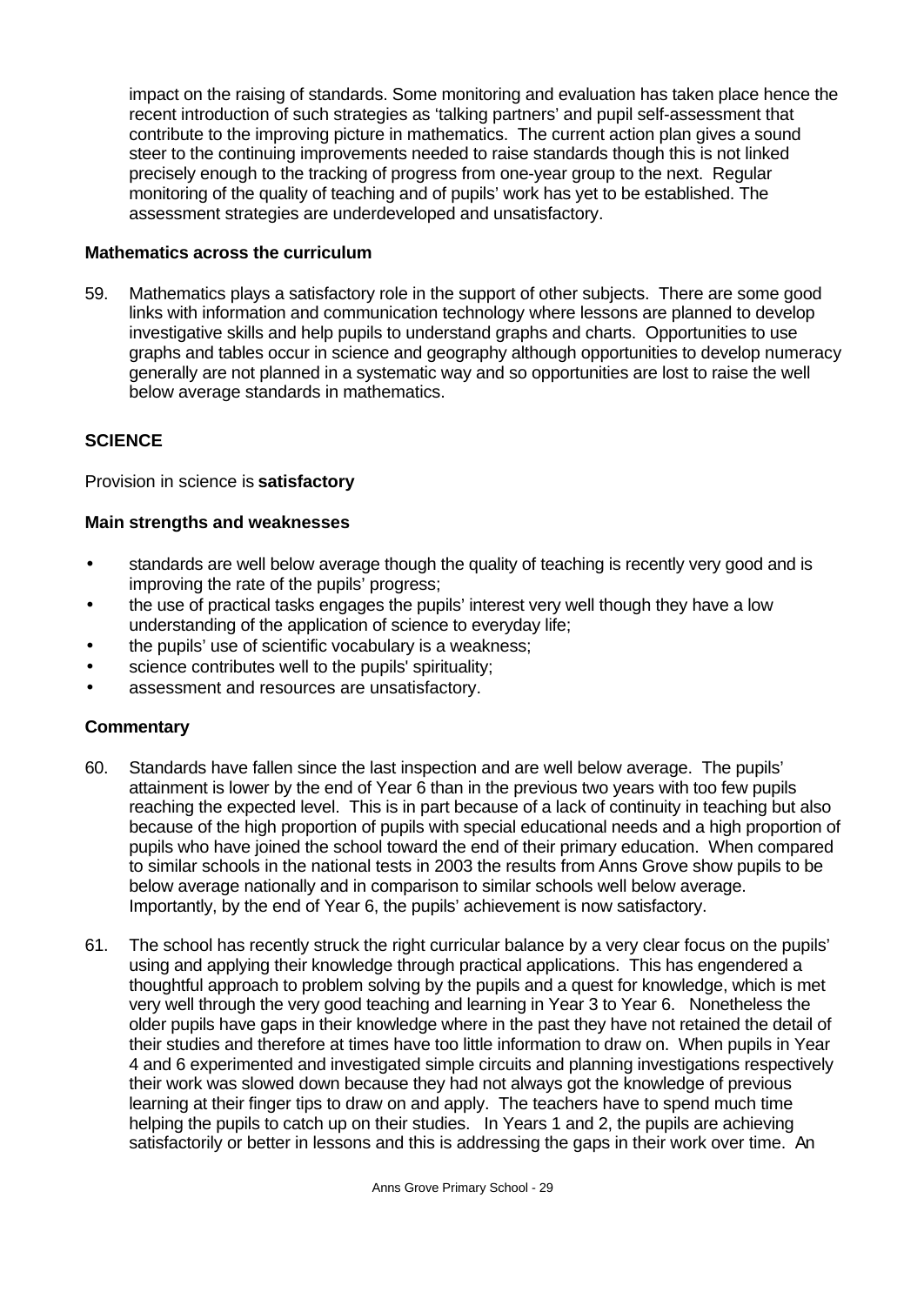investigative approach is being nurtured very well by the leader for Year 1 and Year 2 and in these year groups the quality of teaching and learning is good overall.

- 62. A strength in the teaching is the use of a wide range of resources collected by the teachers. For example, in Year 1 and Year 2 the pupils made good gains in identifying weeds and finding out about plant growth because of the many plants, seeds and compost readily available for investigation. Moreover the pupils' spirituality was nurtured exceedingly well. As they created miniature gardens the pupils had time to reflect and enjoy the feel, colour and patterns of their gardens and exploit their imagination to the full. The questioning by other adults was at a low level and they had no guidelines to aid the development of the pupils' vocabulary and thinking skills, though a very good example was set by the class teacher. The school is underresourced for science in terms of basic equipment such as sufficient magnifying glasses for the pupils to observe the detail and differences in the plants being studied.
- 63. Good and often very good quality questioning promotes scientific vocabulary well but the pupils' rate of retention is slow and they need much reinforcement which reflects the general below average standard of their skills at speaking and listening. The pupils with special educational need progress at the same rate as others because the teachers make sure that they have the adult help that they need to understand and undertake the tasks. A range of groupings also helps the pupils learning English as an additional language have the support that they need. Processes to use information from assessment to speed up the pupils' learning are underdeveloped and lack consistency.
- 64. The subject leader is skilful at developing the pupils' skills of thinking but this practice has not yet been harnessed by the school or shared with other staff. The impact of the subject leader is unsatisfactory because of a lack of opportunity to influence the teaching and learning in the subject across the school. Good support from the local education authority is helping to give confidence to the subject leader though the understanding of how standards relate to those nationally is embryonic and so the urgency for improvement is reliant upon senior leaders of the school.

# **INFORMATION AND COMMUNICATION TECHNOLOGY**

Provision in information and communication technology is **good**

#### **Main strengths and weaknesses**

- standards are higher than at the time of the last inspection;
- the school makes good use of the computer suite;
- effective subject leadership has resulted in improvements including improvements in the quality of teaching;
- the use of ICT across the curriculum is developing though the range of software is limited.

#### **Commentary**

65. Pupils are attaining average standards in all aspects of ICT by the end of Year 2. Although standards are below average in Year 6, this is due to the fact that the ICT teaching they received in their earlier years has been somewhat hit and miss and means the pupils' achievement is satisfactory rather than good. Importantly they are now learning at a good rate and improving their skills rapidly. At the time of the last inspection standards in ICT at the end of Year 6 were a key issue for action. There has been substantial improvement and this is no longer an area of concern.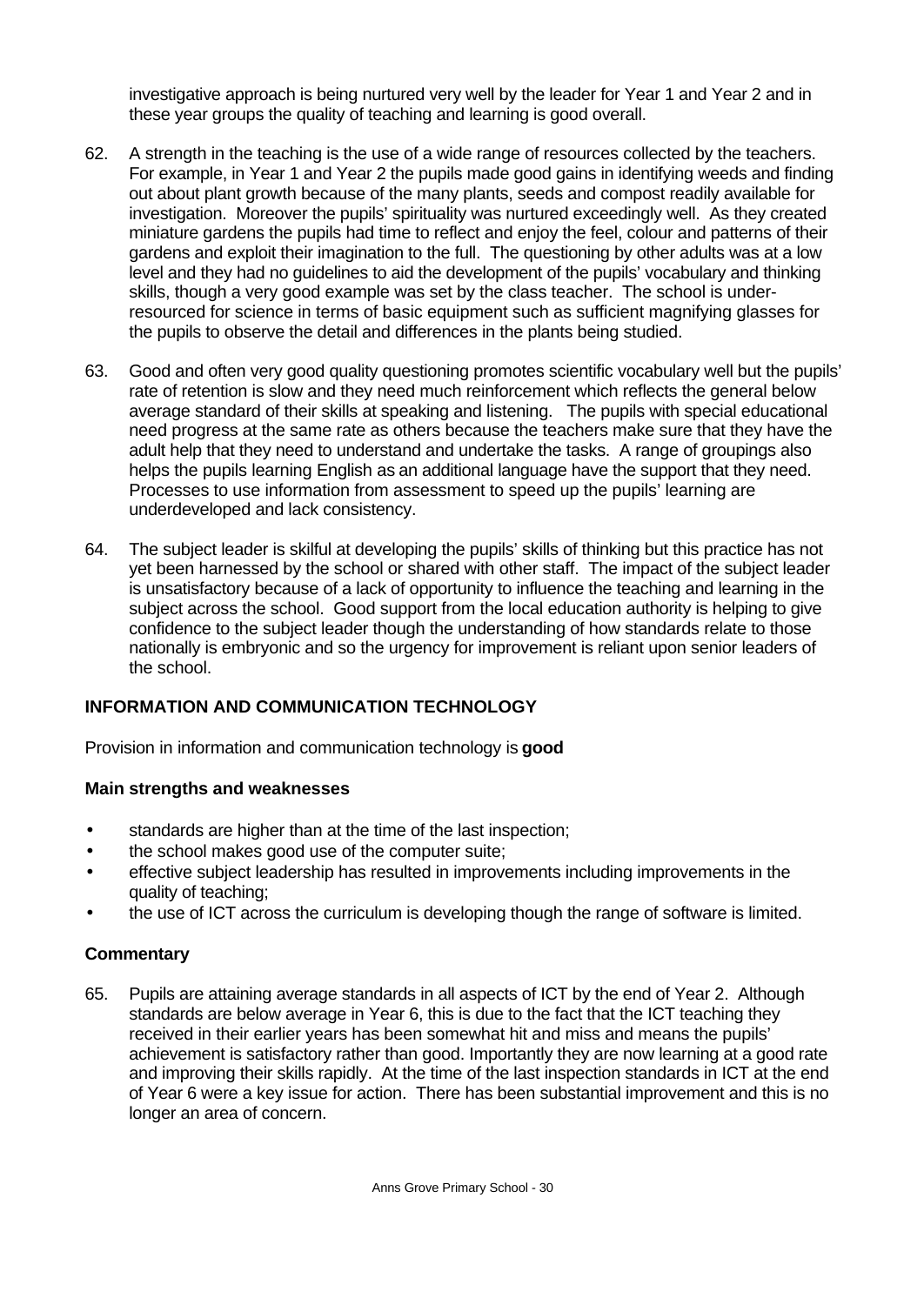- 66. Standards are rising partly because the school's resources are better but mainly because the confidence and competence of staff has significantly improved. In conjunction with the local education authority the subject leader has identified strengths and weaknesses in the teaching, areas where people feel less confidant and where skills can be improved. Training has been given to classroom assistants so that they can provide good quality support when working alongside teachers in the suite. Basic training has also been provided for those parents who are interested, although this number is small as the majority of pupils do not have access to computers at home. The quality of teaching in the computer suite is good. Teachers are clear about what they want the pupils to learn, so that lessons are purposeful and time is used constructively. The teachers structure sessions carefully and use the computer projection equipment competently to engage the pupils' interest and to demonstrate new skills and techniques. The pupils are attentive to instructions and share equipment extremely well. They really enjoy their work on the computers, they are confident and if something goes wrong they will have a go at rectifying it, or help each other, before resorting to asking the teacher. This confident attitude has been instilled into them through the good teaching and is the reason why they are making such good progress in all the year groups.
- 67. A strength of the work in ICT is the very regular use of the computer suite. All year groups have carefully allocated sessions that are long enough for pupils to be able to achieve worthwhile results. The sessions are also balanced between skill development and opportunities to use those skills in other subjects. This makes each lesson very worthwhile and enables pupils, over time, to build up their skills and knowledge. At the end of the lessons observed the concluding plenary sessions were used well to review what the pupils had gained during the session and what they now understood that they hadn't known earlier. The access the pupils have to programs in the suite is not replicated in the classroom. One pupil, eager to show some work he had done, spent some time searching for the programme on the classroom computer before realising it was only available in the suite. An area yet to be improved is the range and uniformity of software though this is part of the effective action plan for the subject. The capacity for improvement is good.

# **Information and communication technology across the curriculum**

68. Teachers make satisfactory use of ICT to extend the pupils' learning within other subjects. Pupils in Year 3 have created a database containing information about members of their class and are using it to answer a series of questions. In Year 5 pupils are working on a holiday poster for a visit to Kenya, not only are they learning how to access different web-sites for photographs and how to move them into their own folder but they are extending their geographical knowledge. Year 6 pupils are using their writing, speaking and listening skills to build up a computer presentation. Working in pairs they are looking at famous structures around the world so that they can present their findings to the class.

# **HUMANITIES**

There was insufficient evidence to make judgements about provision, standards or the quality of teaching and learning in history as no lessons were observed. Planning documents and discussions with pupils show that there is a satisfactory curriculum in history though some comparative weaknesses in the long-term planning in relation to the order in which the past is studied. Visits to places of interest and good use of the local environment are enhancing the pupils' knowledge and understanding. They obviously enjoy the work they do in history and the pupils in Year 6 talked at length about work on the Victorians, particularly the work they had done about chimney sweeps, something that had caught their imagination.

# **Geography**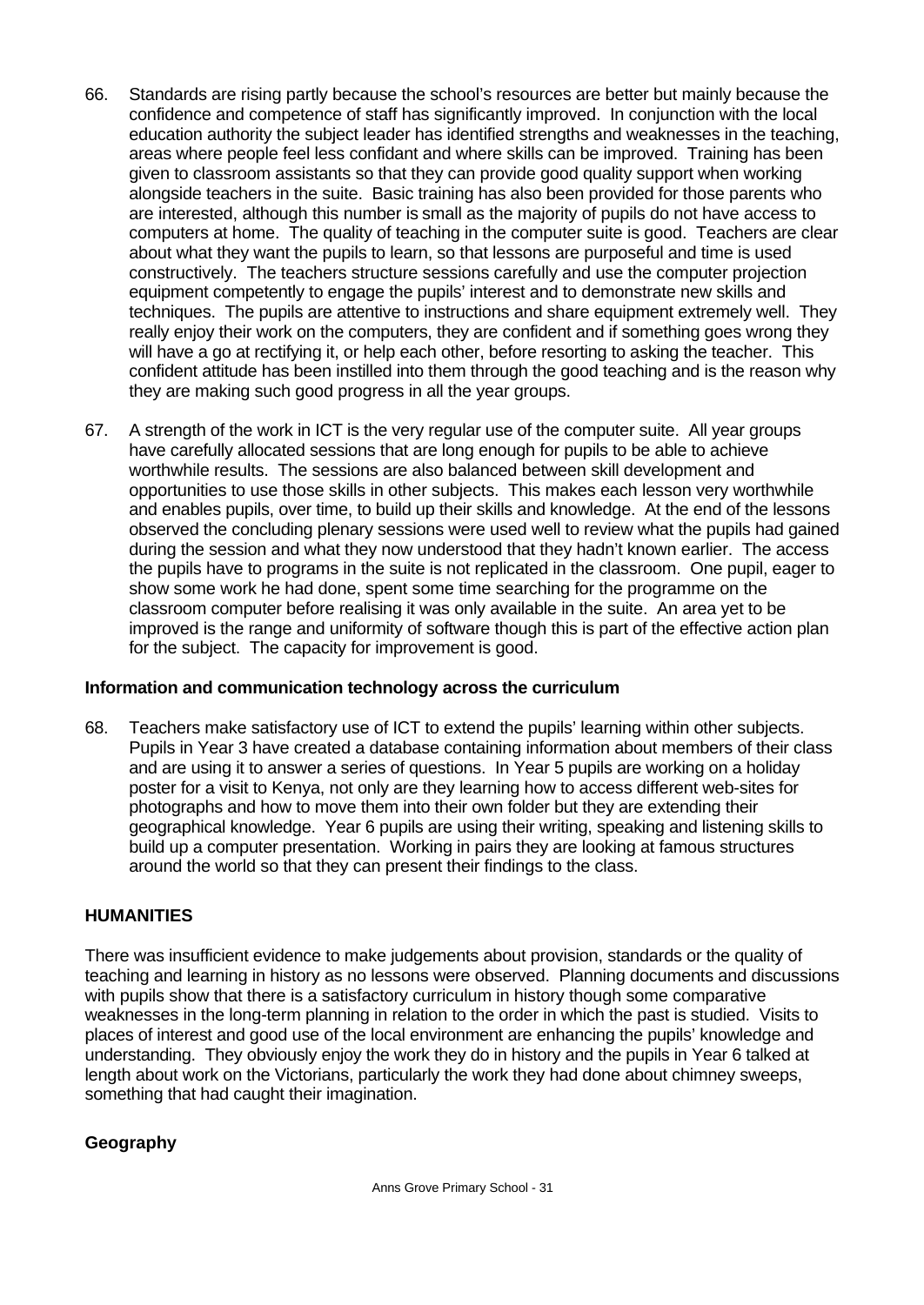#### Provision in geography is **satisfactory**

#### **Main strengths and weaknesses**

- visits and visitors enhance the curriculum;
- good use is made of the ICT suite; and
- skills at writing which are well below average inhibit the quality of recording.

# **Commentary**

- 69. The quality of teaching and learning is good in part because good use is made of visits and visitors to add richness to the pupils' learning. Pupils speak with great enthusiasm about the places they have visited and though standards are overall below those expected nationally they are higher in aspects where first hand experience has formed a major part of the work. When studying rivers they went to Mayfield to see the source of the River Sheaf and following a visit to Abbeydale Industrial Hamlet, they made clay tiles to help them recall that Abbeydale was famous for its clay work. In Year 3 a local resident and member of the Heeley Historical Society answered questions prepared by the pupils about how Heeley had changed over time. This followed a survey pupils had undertaken looking at the locality as it is today. Investigating local traffic helped pupils to have a clearer understanding of the positive and negative aspects of living in an urban environment.
- 70. The computer suite provides access to web-sites where the pupils can add to their knowledge of countries that they study such as Africa. They researched information about Castleton before going on their residential visits. Skill in using maps and planning routes gives them a clearer understanding of the world.
- 71. The pupils' achievement is satisfactory overall though standards are lower than at the time of the last inspection. This is in part due to the pupils' well below average skills in writing. Although the pupils take a keen interest in the practical aspects of geography it has yet to provide a means of improving their writing skills by using the experiences they have had as a means to inspire pupils to want to record and report on what they have done and seen. As a result the recording of work is under-developed. The pupils lack confidence in using subject vocabulary and this is a subject where the practice of talking with partners to express themselves has not yet been used.

#### **Religious education**

Provision in religious education **satisfactory**

#### **Main strengths and weaknesses**

- the curriculum is well planned to help pupils to study major world faiths;
- visits and visitors enrich the curriculum ;
- the use of 'talking partners' supports discussion and helps pupils to develop good attitudes to learning;
- insufficient written work to revise and reinforce learning in Years 1 and 2.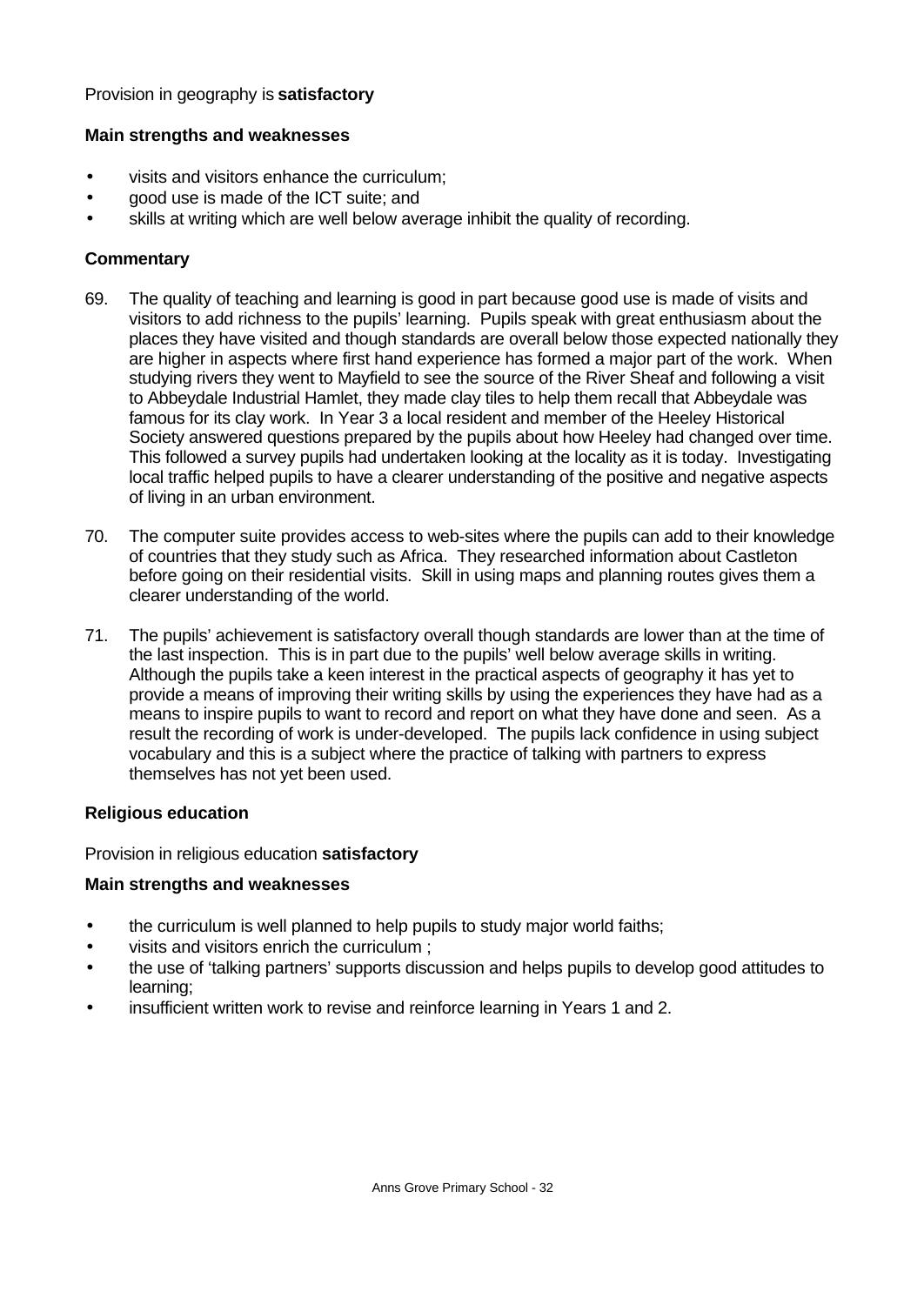- 72. Standards by the end of Year 2 are well below those typically expected of pupils of their age. The pupils' attainment at the end of Year 6 is below the standard expected and lower than at the time of the last inspection. Despite some good teaching and additional support in lessons from teachers and classroom assistants most pupils' level of expressive language and communication hampers their ability to develop a broader understanding and explanation of ideas. Nevertheless their achievement is satisfactory overall. For instance pupils in Year 6 pupils have a lively interest and recall of some of the key beliefs and teachings of world religions and try hard to make comparisons. Many understand what belonging to a religion involves. But pupils' use of technical terminology is limited as is their ability to suggest answers and ask questions about the more puzzling moral and religious issues of life.
- 73. Planning in the lessons seen show that religious education is taught in a systematic way and is carefully linked to the Agreed Syllabus. The quality of teaching is good overall though satisfactory in Year 1 and Year 2. In lessons in Years 1, 2 and 4 the teacher's good use of 'talking partners' was successful in helping the pupils to develop their thinking, their communication and their attitudes to learning. A good introduction in a Year 4 lesson using this method really helped the pupils to co-operate and share ideas. Effective teamwork between the teacher and the classroom assistant offered sensitive support to the pupils who had special educational needs so that everyone contributed to key questions about ' giving'. In a good lesson in Year 5 drama was used effectively to help pupils to explore the Christian belief of sharing and helping. A good balance of practical activity and well-differentiated and appropriate written tasks helped pupils of all abilities to reflect on their learning about the parable of 'The Good Samaritan'. However, the pupils in Year 2 have a limited recall of stories from the Bible such as the story of Noah for instance and artwork linked to the story demonstrated disappointingly missed opportunities to develop further cross-curricular links with literacy. There have been too few opportunities for pupils in Years 1 and 2 to reflect on their learning in written work. Planning in a satisfactory lesson seen in a mixed class of Year 1 and Year 2 pupils, however, gave them satisfactory opportunity to extend their understanding about the story of Noah by writing about their own experience of 'keeping a promise'.
- 74. The curriculum is made more meaningful to pupils through the use of visitors. Year 6 pupils proudly talked about their knowledge of Buddhism because a recent visitor had fired their enthusiasm and interest. Higher attaining pupils quickly recalled what it meant to be a Buddhist. From this effective introduction the teacher had capitalised on the pupils' interest by instigating group discussions and written ideas about the similarities and differences between different religions. Through good teaching and effective methods such as these pupils are beginning to extend their understanding that different religions have common aspects.
- 75. The management of the subject is satisfactory in the absence of a permanent co-ordinator. Leadership in the development of the subject through monitoring and evaluation of the curriculum for example, is inadequate.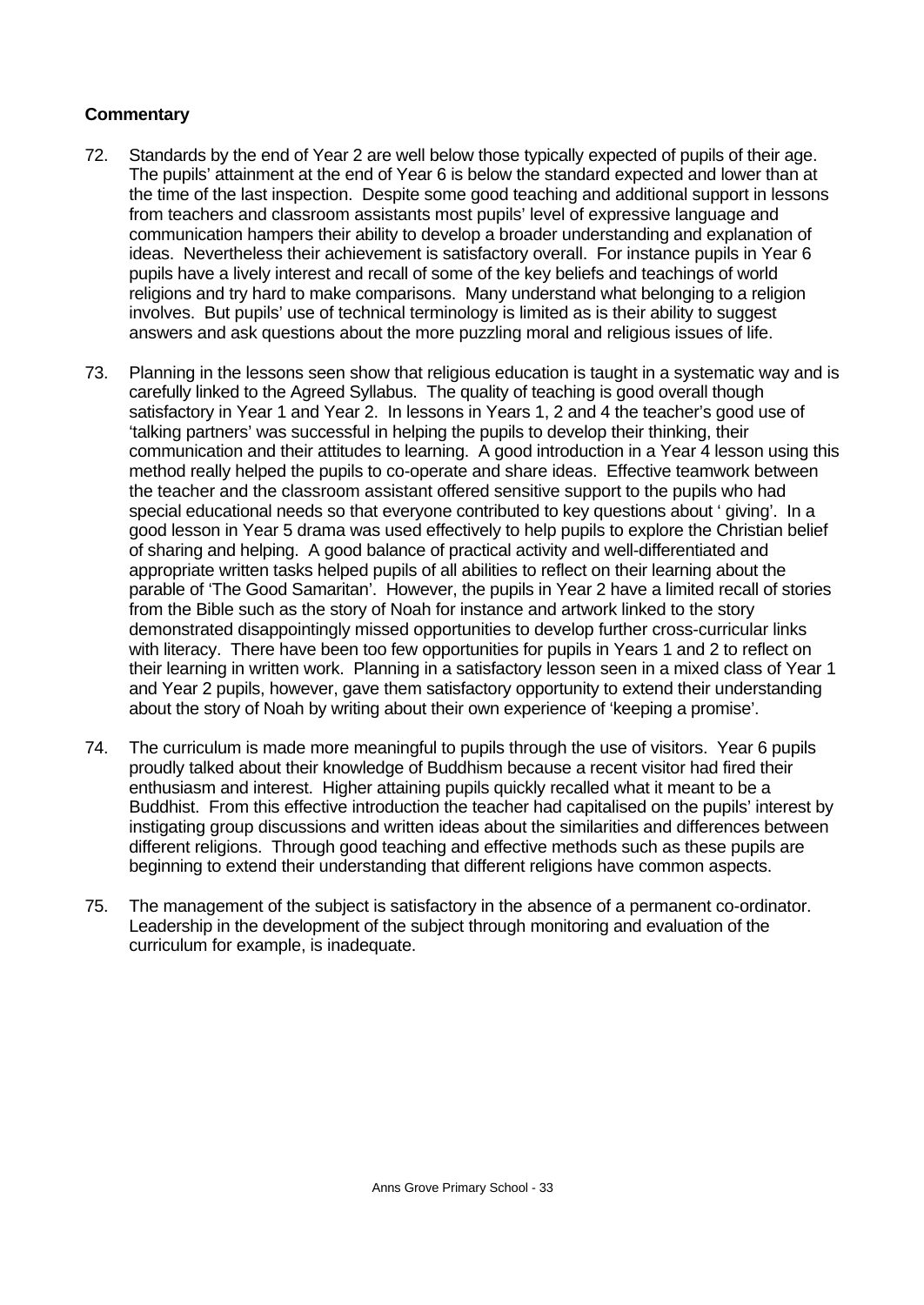# **CREATIVE, AESTHETIC, PRACTICAL AND PHYSICAL SUBJECTS**

#### **Music**

No lessons were observed in music therefore it is not possible to form any judgements about provision, standards, teaching or learning. Evidence from planning and from discussions with pupils indicates that the school provides a satisfactory curriculum in music.

# **Design and technology**

Insufficient teaching was seen in design and technology to make a judgement on its quality. In the lessons seen the quality of teaching and learning varied between satisfactory and good. A range of pupils' work was scrutinised and discussions held with pupils and teachers. Standards are broadly typical for the pupils' ages by the end of Year 2 and Year 6 and the pupils achieve well. This is because the staff enjoy the subject and the school has maintained a basic curriculum that mostly builds upon the pupils' skills step-by-step. A relative weakness is in the planning and recording of planning including sequencing the work and thinking of alternatives – much relies on the pupils' imaginative response to the materials. The subject leader provides little guidance or leadership. This is in part because the school has concentrated on English and mathematics but very little guidance or support has been provided to staff so that, for example, assessment is unsatisfactory.

#### **Art and design**

Provision in art and design is **good**

#### **Main strengths and weaknesses**

- the school makes good use of visiting artists;
- art and design supports work in other subjects; and
- the range of materials and the opportunities to develop them are limited.

- 76. The pupils' attainment is at nationally expected levels as it was at the last inspection. The teaching and learning is good and the pupils achieve well in art. A number of factors influences this. A visiting artist is working effectively with pupils from Year 5. All the pupils were involved in the creating of an Islamic mosaic using pieces of tile of different colours. The reason for this particular piece of work was twofold. On the one hand, the school wanted to provide the pupils with a rich artistic experience, and one which they would treasure. On the other hand, the school sees the experience as one which will give pupils more understanding of the Islamic people at a time of international tension. The mosaic, when complete, will accompany the pupils to the new school where it will be hung.
- 77. Much of the artwork supports work in other subjects. Following a visit to a butterfly farm, pupils in Year 1 and Year 2 produced good quality representations of some of the butterflies they had seen, using collages of fabric and paint. Those of the higher attainers are particularly intricate. On returning from Heeley City Farm they recorded some of the animals they had observed such as goats and sheep. This work not only helped them to remember what they had seen but also enabled them to use materials to a real purpose. In Year 6 the pupils thoroughly enjoyed making their posters that advertised a vacancy for a chimney sweep as part of their work on Victorians. A group of pupils had worked together to produce a very good mural that depicted industrial and rural scenes. Work in geography on rivers had been illustrated with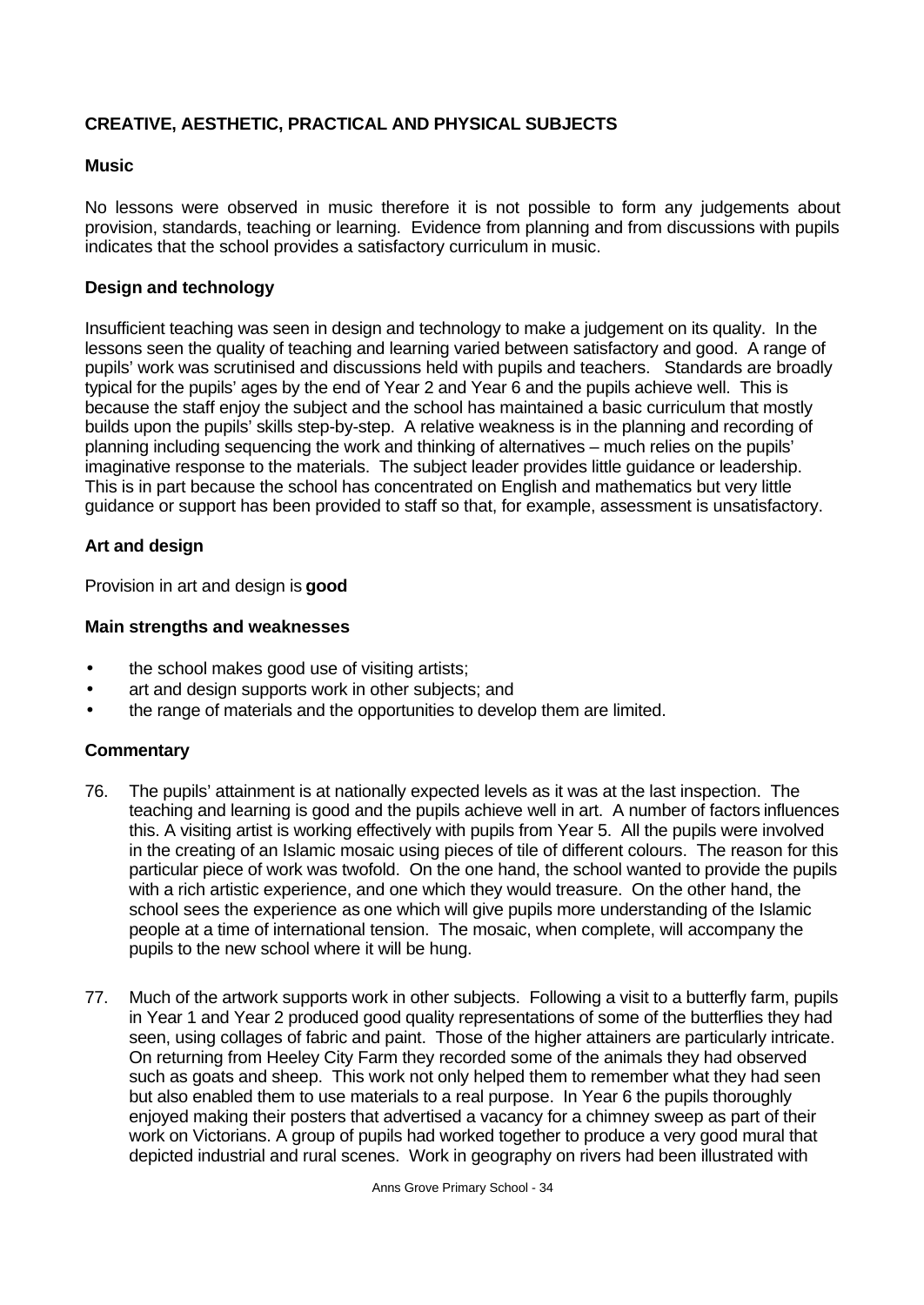pictures of meanders and other aspects of river development and the language of rivers carefully linked to the pictures.

78. Although there are opportunities for pupils to use materials there is insufficient opportunity to work in depth with any particular material. For example, although the pupils used pencil to draw there is little to suggest that through observational drawing and regular experience with pencils, they were becoming skilled in aspects such as shading and creating different tones. In part standards are held back because the range of materials is somewhat limited and although the pupils occasionally use clay for tiles and fabric for collage these opportunities are restricted. The subject leadership is unsatisfactory and provides little guidance on how to raise standards. Much relies on the interest of staff and this is one reason why standards have been maintained but not improved since the last inspection. Where pupils are given the opportunity to extend their work over a period of time the results are of much better quality. A good example of this was the work in Year 4 where they were on their second session making a mask and where they had the time to discuss the quality of their work. Also in this work much self-respect and respect for others was strong. When work is in depth then the pupils show sustained effort and are confident to ask for help. As one pupil said 'I couldn't have done this alone'.

#### **Physical education**

Provision in physical education is **satisfactory**

#### **Main strengths and weaknesses**

- the pupils have many opportunities to collaborate and respond to these very well;
- use of demonstration improves the pupils' skills though there are too few opportunities for oral contributions;
- accommodation is unsatisfactory for physical development;
- assessment of pupils' achievements is not well developed.

- 79. Standards are below those typically expected by the end of Year 6 in games and dance. The pupils' achievement is satisfactory.
- 80. The quality of teaching and learning is satisfactory overall. A strength is in the tasks presented to the pupils where they have to work together in small groups or teams. At these times the pupils show much maturity in their approach to working as a team following very well the example set by the headteacher and staff. This was the case in Year 6 when small groups of pupils quickly set out a circuit for athletics making sure each had a role to play and was able to work for the good of the team. Later the pupils were good at urging their group to improve on their best. As a result pupils with special educational needs achieved equally as well as others. The pupils carefully measured and timed their results drawing soundly on their skills at numeracy. Teachers satisfactorily demonstrate the techniques they want pupils their pupils to acquire and this gives pupils a sound understanding of how to improve. Too little time is given to inviting comment from the pupils and as a result their assessment of their own and others' work is underdeveloped.
- 81. One reason that the pupils in Year 6 have not yet met the required standards in physical education is that the school is unable to make much use of its playing field. This is because of its location slightly away from the school and because of health and safety considerations. When Year 6 undertook an athletics lesson on the hard surface of the playground they were inhibited in the type of activities and jumps they could undertake. Nonetheless, the pupils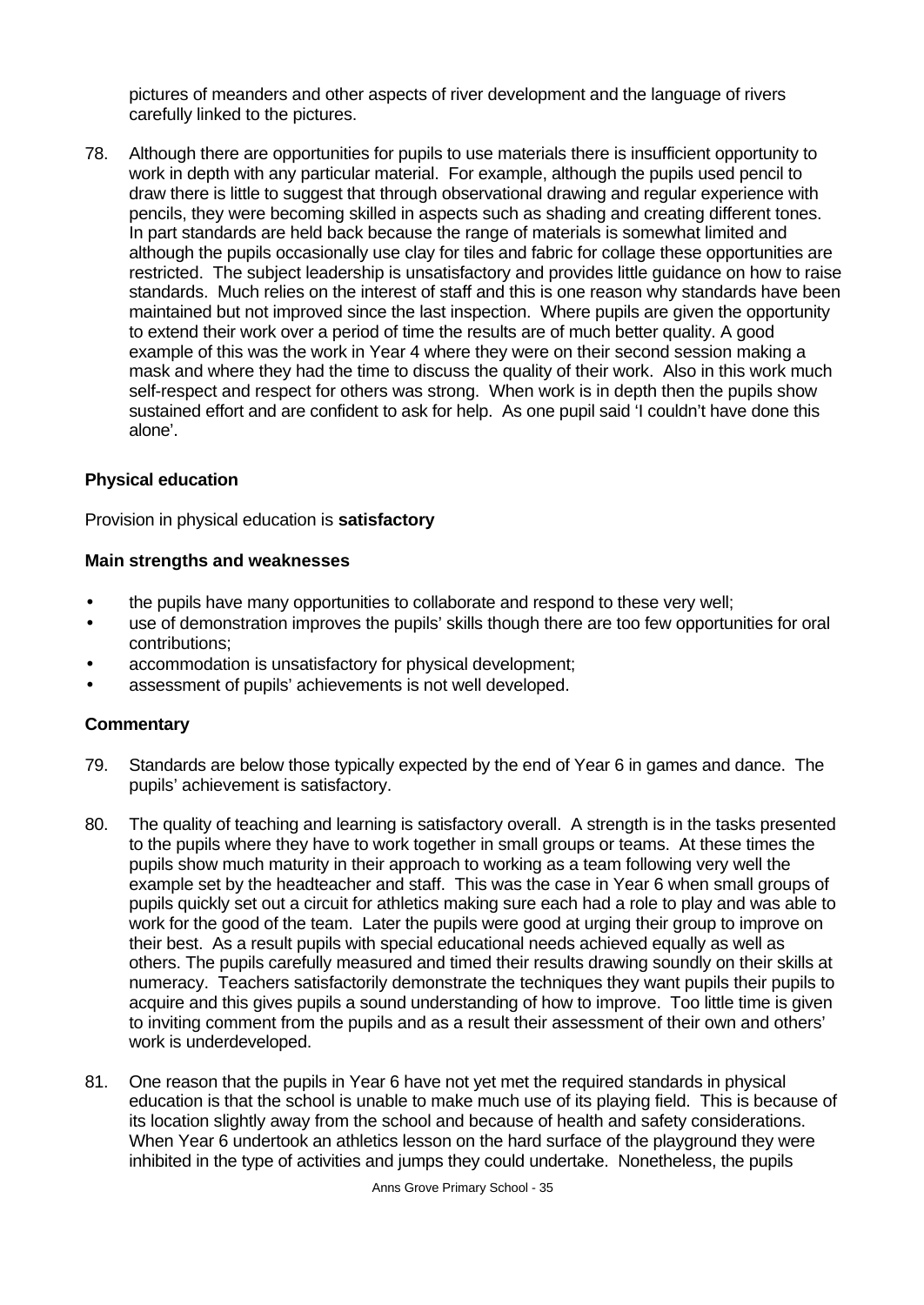behave very well during lessons and are keen to do well. The school only spends one hour each weak on physical education in Years 3 to Year 6 which is considerably under the time suggested nationally. There are few regular opportunities to take part in competitive and friendly games with pupils from other schools and very few extra-curricular activities to promote the subject. A class in street dance was very well attended and shows that the interest is there on the part of the pupils.

82. The assessment of pupils' achievements is not well developed. There is a lack of a consistent approach and as a result the end of year reporting to parents relies too much on the teachers' instinct as opposed to careful assessment. No judgement can be made on the subject leadership because the appointee is very new to post.

# **PERSONAL, SOCIAL AND HEALTH EDUCATION AND CITIZENSHIP**

- 83. The three lessons observed were very short and no judgment can be made on the quality of teaching and learning. Although many of the pupils struggle to convey their thoughts and feelings expressively the teacher's patient encouragement and good use of focus questions help even the least able pupils to contribute. The curriculum, particularly activities for older pupils, captures their interest and enthusiasm and provides very effective support for developing the pupils' confidence and self-esteem. Consequently pupils are developing positive attitudes to early citizenship. The pupils eagerly explained how they worked in groups to discuss the effects of drugs and alcohol on the body and gave a good account of the events they took part in.
- 84. A programme of visits and visitors introduces pupils to wider issues of health and safety and effectively planned lessons consider human rights and community issues. Not only has the school a very supportive system to help pupils to understand why rules are necessary it provides structured times for the pupils to discuss issues such as kindness, care for others and responsibility. 'Teachers help you to be confident, you don't have to keep problems to yourself' was a typical comment from Year 6 pupils. During lunchtime a small group of pupils with the support and encouragement of a skilled adult explored how to become 'a better friend'. Careful monitoring of the pupils' day-to-day responses to school life, good role models provided by a dedicated staff and cohesive systems help pupils to understand the importance of working and playing together in harmony. The school community provides a very good base to develop pupils' understanding and knowledge of citizenship. Good links are building up with the community to broaden the pupils' perception of the wider aspects of citizenship.
- 85. The recently formed school council, and the playground partners initiatives, for example, help pupils to develop maturity and as one Year 6 pupil said so clearly 'you feel important to be a good citizen everywhere you go'. Parents are positive about the personal development of their children and clearly state the school helps their children to care for others and to understand other people's points of view. The pupils' understanding of the importance of a healthy life style is addressed well and often very well across the curriculum in subjects such as science and physical education.